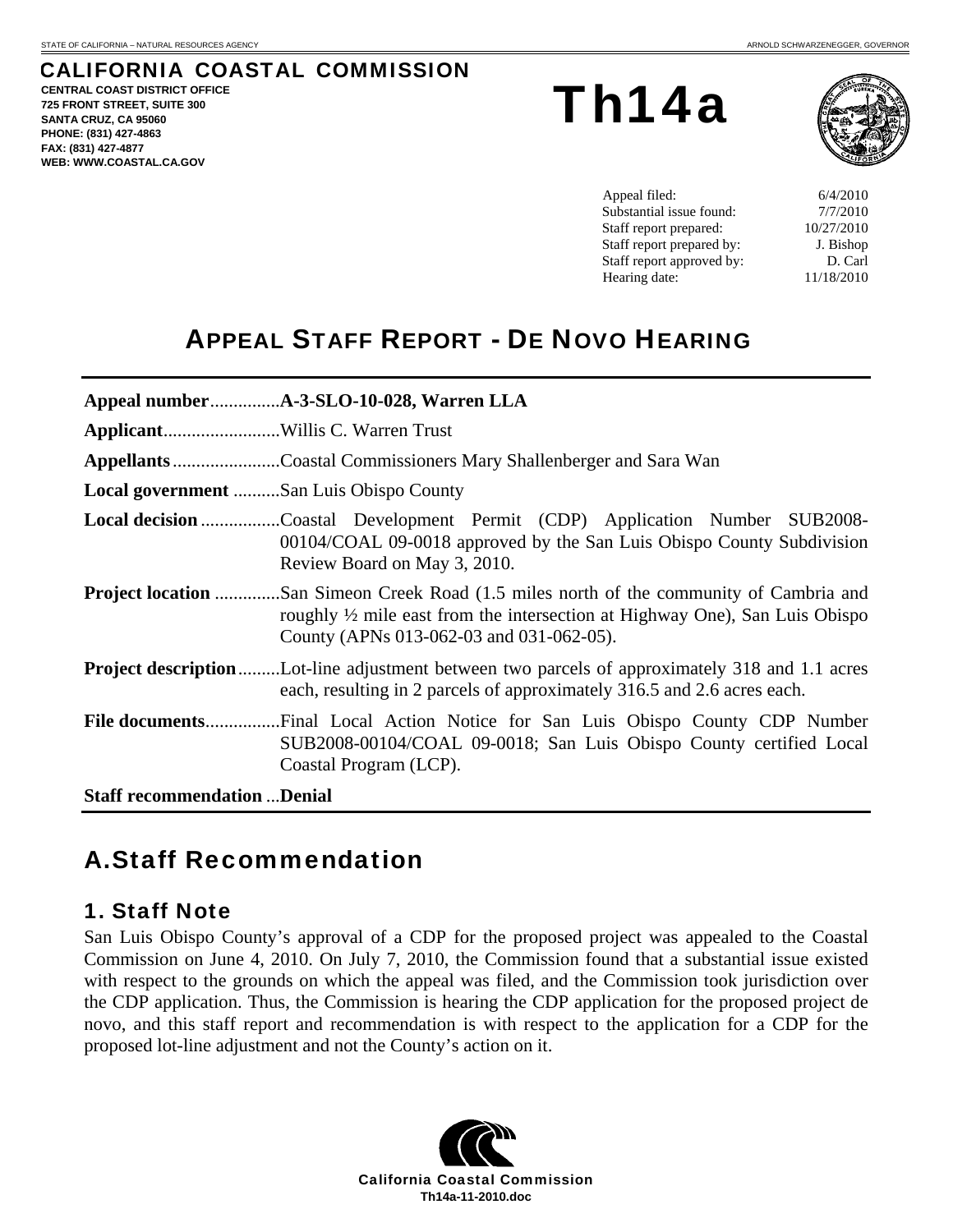## 2. Summary of Staff Recommendation

The Applicant proposes a lot-line adjustment (LLA) between two parcels of 318 and 1.1 acres, resulting in two parcels of 316.5 and 2.6 acres (roughly 1.5 acres taken from the larger parcel and added to the smaller parcel). The project also includes the establishment of a 6,000 square foot residential building envelope on the new 2.6 acre parcel. The parcels are in the LCP's Agriculture (AG) land use category and are located north of the community of Cambria, roughly  $\frac{1}{2}$  mile east from the intersection of Highway 1. The standard of review for the proposed project is the San Luis Obispo County certified LCP.

The San Luis Obispo County LCP requires the protection of coastal agriculture, including requiring that land suitable for agriculture be maintained in or available for agricultural production. The County's CDP decision allows for the adjustment of lot lines between two parcels and the designation of a new 6,000 square foot residential building envelope on the new 2.6 acre parcel, facilitating conversion of suitable agricultural land to non-agricultural residential use that adversely impacts agriculture both individually and cumulatively. The proposed project meets none of the LCP tests that would allow conversion of such agricultural land to residential use and development. Moreover, the proposed new parcel configurations do not meet the minimum parcel sizes for agricultural properties prescribed in the certified LCP. As a result, the project cannot be approved consistent with the LCP's agricultural protection policies for these reasons.

In addition, as the Commission has found in other recent similar cases in the County, the proliferation of non-agricultural residential development in agricultural areas results in increased conflict between land uses, land speculation and increased costs for agriculture, and other adverse impacts that affect agricultural protection more broadly in the County. Specific to this case, construction of a larger-scale residence at the center of the new 2.6-acre parcel would permanently shift the land use of the property away from agriculture to residential. The real estate market value of the property would reflect the new residential development, and future purchases of the property would tend to be made by individuals or entities with a primary interest in the residential use, and with the financial resources to acquire the property at its heightened real estate market price. Farmers or farming businesses with the primary aim of agricultural crop production or cattle grazing would be much less able to acquire the property for agricultural use, thereby failing to protect the basis for the county's agricultural economy and inhibiting potential agricultural capability in this area. There would also be the prospect that a future purchaser of the property would find the agricultural operation (onsite and adjacent), with its dust, noise, odors, pesticide use, etc., not sufficiently compatible with optimum rural residential living. Thus, even if the project could be found consistent with the LCP's conversion and minimum parcel size requirements, which it cannot, it would lead to adverse agricultural impacts to the property and surrounding agricultural properties that also cannot be found consistent with the LCP.

Thus, the proposed lot-line adjustment and establishment of a new residential building envelope would be significantly out of conformance with core LCP coastal agriculture protection requirements. Staff is unaware of any modifications that could make the new lot configuration and establishment of a new residential building envelope consistent with the agriculture protection standards of the LCP. As a result, Staff recommends that the proposed lot-line adjustment development be denied.

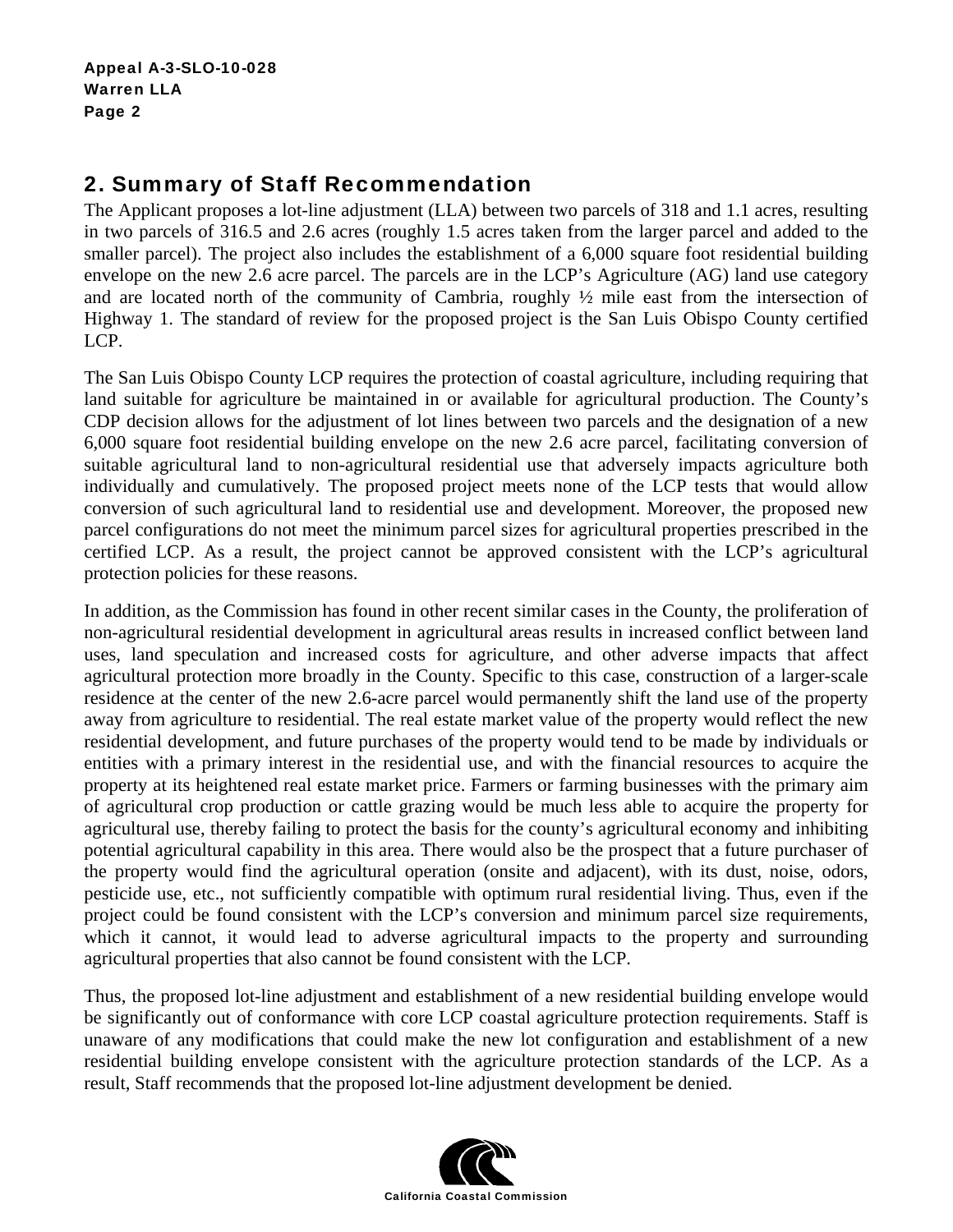In addition, the LCP has multiple provisions that require new development to be sited and designed to ensure protection of significant visual and scenic resources. Such development standards specifically protect areas having public importance for their natural beauty and prohibit the placement of new permanent structures which would be highly visible within such public viewsheds. The two lots proposed for adjustment are located in a highly scenic area in close proximity to San Simeon State Beach and Campground, both popular public recreation areas. The proposed project site is visually prominent for those traveling along rural San Simeon Creek Road. Given the topography of the project site and the size and location of the proposed residential development envelope, the proposed project will have a significant detrimental impact on the natural setting and public viewshed. In addition, under the LCP, lot-line adjustments that locate building sites on highly visible slopes, as is proposed here, are prohibited. As such, the proposed development is inconsistent with the LCP's visual resource policies as well, including those specific to new lot-line adjustments.

Finally, one of the primary subdivision/LLA tests under the LCP is whether a proposed LLA creates a "better or equal" position with respect to conformance with the LCP. In this case, as described above in terms of both agricultural and public viewshed/character protection, the proposed LLA will have greater negative impacts to coastal resources than that associated with the current parcel configuration. Because the proposed LLA "worsens" the overall situation in terms of conformance with the LCP, the project is inconsistent with this aspect of the LCP as well.

**Staff recommends that the Commission deny the CDP for the proposed development due to fundamental inconsistencies with the certified LCP.** The motion and resolution for this recommendation are found directly below.

## 3. Staff Recommendation on CDP Applications

Staff recommends that the Commission, after public hearing, deny a coastal development permit for the proposed development.

**Motion.** I move that the Commission approve Coastal Development Permit Number A-3-SLO-10-028 for the development proposed by the Applicant.

**Staff Recommendation of Denial.** Staff recommends a **NO** vote. Failure of this motion will result in denial of the permit and adoption of the following resolution and findings. The motion passes only by affirmative vote of a majority of the Commissioners present.

**Resolution To Deny The Permit.** The Commission hereby denies a coastal development permit for the proposed development on the grounds that the development will not conform with the San Luis Obispo County Local Coastal Program. Approval of the permit would not comply with the California Environmental Quality Act because there are feasible mitigation measures or alternatives that would substantially lessen the significant adverse impacts of the development on the environment.

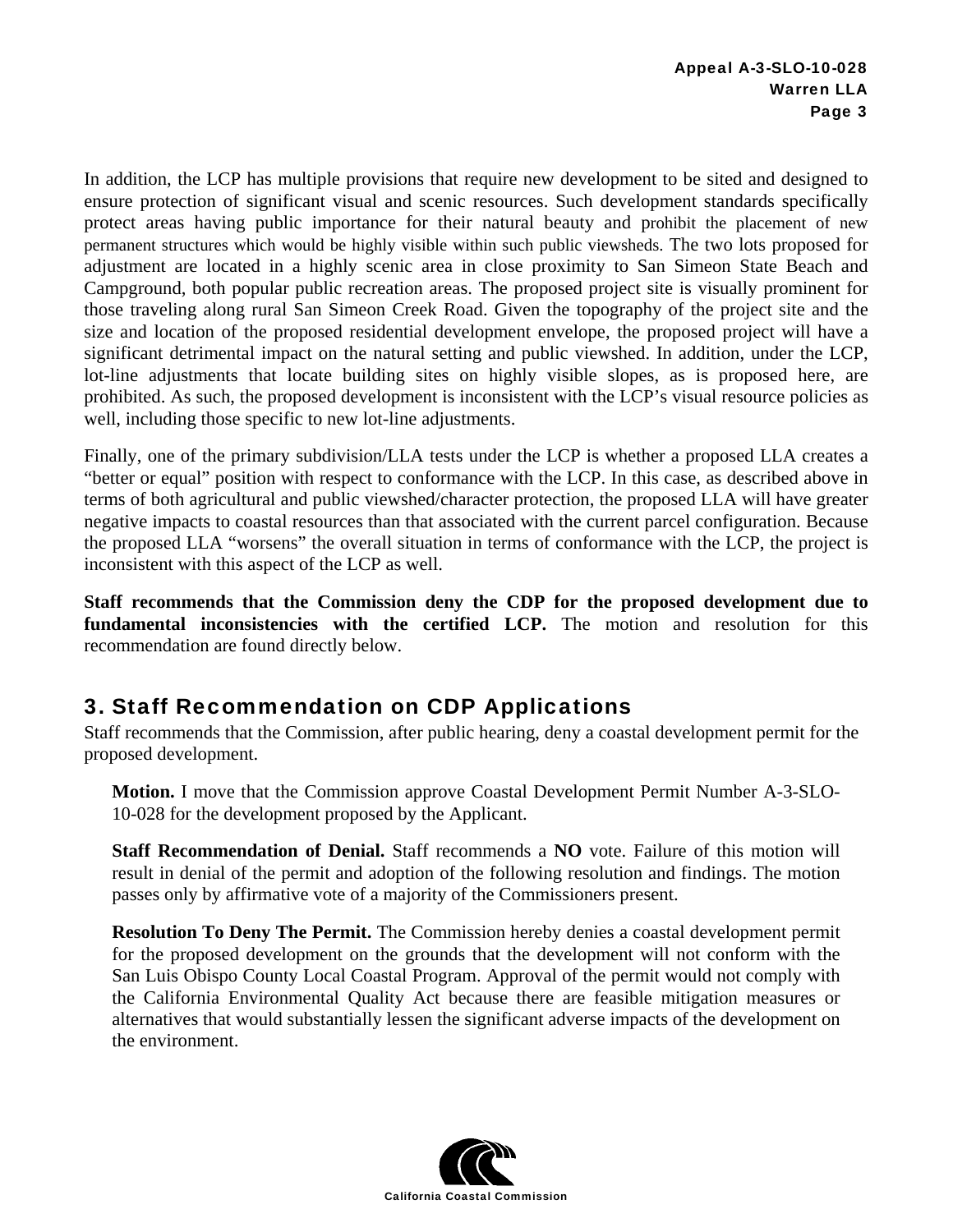# Report Contents **Report Contents**

| $3_{-}$  |                                       |                                  |  |
|----------|---------------------------------------|----------------------------------|--|
|          |                                       |                                  |  |
|          |                                       |                                  |  |
|          |                                       |                                  |  |
|          |                                       |                                  |  |
|          |                                       |                                  |  |
| Exhibits |                                       | <b>Click on the link at left</b> |  |
|          | <b>Exhibit 1: Location Maps</b>       |                                  |  |
|          | <b>Exhibit 2: Project Area Photos</b> | to go to the exhibits.           |  |
|          | Exhibit 3: Project Site Plan          |                                  |  |

B. Findings and Declarations

[Exhibit 4: Applicant Correspondence \(Information Folder\)](http://documents.coastal.ca.gov/reports/2010/11/Th14a-11-2010-a1.pdf) 

The Commission finds and declares as follows:

Exhibit 5: Ex Parte Communications

## 1. Project Location

The proposed project is located on the north side of San Simeon Creek Road in the North Coast Area of San Luis Obispo County.

#### Regional Setting

San Simeon Creek Road is located in northern San Luis Obispo County between the unincorporated coastal communities of Cambria and San Simeon (see Exhibit 1). This stretch of coastline is known worldwide as the home of the famous Hearst Castle, but those who live here or have visited probably appreciate it more for its rugged coastal vistas, sprawling agricultural lands, and pleasant pastoral atmosphere. The coastal scenery of this mostly rural stretch of coast is stunning, and the natural environment remains the focus of the countryside, including that associated with fairly significant wildlife activity, particularly along the creeks and streams. The area also supports a vibrant tourist industry sustained by its abundance of recreational activities (most notably camping, hiking and biking) as well as the beautiful San Simeon State Park, one of the oldest units of the California State Park system. Click on the link at left<br>
to go to the exhibits.<br>
Elongo to the exhibits.<br>
Commission<br>
Controllations<br>
Controllations<br>
Controllations<br>
Controllations<br>
Controllations<br>
Controllations<br>
Controllations<br>
Controllations<br>
Contro

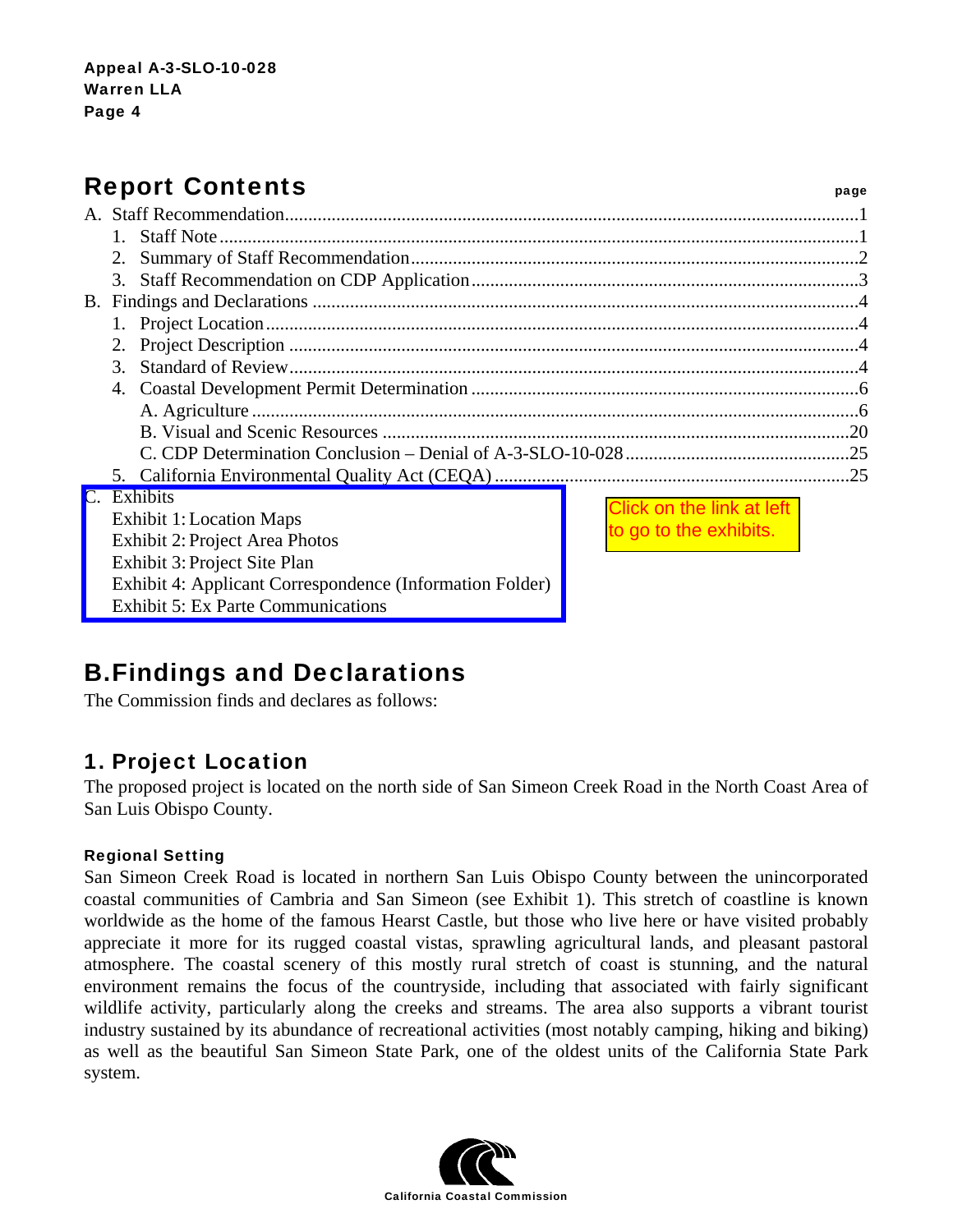#### San Simeon Creek Road/Project Area

San Simeon Creek Road generally parallels San Simeon Creek as it flows down through the San Simeon Creek Valley towards the Pacific Ocean. San Simeon Creek Road is a rural road that extends a distance of approximately 5.5 miles from Highway One (and the entrance to San Simeon Beach State Park) along the valley floor before it begins to climb, and the public portion of the road ends at a locked gate approximately 8.2 miles inland. The road area up to the locked gate is mostly paved and narrow, ranging in width from 15 to 30 feet, with the narrowest portions at cattle gates. San Simeon Creek Road is a rural road that is traveled primarily by residents who live in the vicinity and by farm workers associated with the various agricultural operations. The creek and valley also attract recreationalists who enjoy a variety of interests in the area, including bicycling, hiking, and dog walking along the road up to the locked gate, nature and landscape painting, bird watching, fishing, sight seeing, and in a few rare high water instances, kayaking.<sup>1</sup> There are about a dozen residences and a few agricultural operations that depend on San Simeon Creek Road for access.

#### Proposed Development Site

 $\overline{a}$ 

The proposed lot-line adjustment is located on the north side of San Simeon Creek Road roughly ½ mile inland from its intersection at Highway One and involves two parcels of approximately 1.1 (Parcel 1) and 318 (Parcel 2) acres respectively. Both parcels, and most surrounding parcels, are in the LCP's Agriculture (AG) land use category, although San Simeon State Park, which is zoned for Recreation (REC), is in close proximity to the proposed development site. Several adjoining properties are utilized for various agricultural activities. Properties to the west are grazed, a large avocado operation exists to the north, and properties to the east and southeast are also grazed and have fields that are utilized for the production of hay as well as irrigated row crops. The property immediately to the south is owned by the Cambria Community Services District (CCSD) and is the site of a number of municipal water wells.

Parcel 1 was enlarged from 4,300 square feet to 1.1 acres in 2007 through a prior lot-line adjustment (CDP SUB 2004-00218/COAL 04-0587). At that time, as is the case now, Parcel 1 was developed with a historic single-family residence.<sup>2</sup> As part of the previous lot-line adjustment, agricultural buffers and development restrictions were required to be applied to Lot 1 to minimize the potential for incompatibilities between residential development on the parcel and adjoining agricultural lands.

Parcel 2 (roughly 318 acres) is primarily zoned AG under the LCP, although an approximately 30-acre portion is zoned REC. Parcel 2 currently hosts a variety of uses including three single-family residences, equestrian facilities, agricultural accessory structures (e.g., barns and heavy equipment storage), mining operations, and substantial stockpiling of construction related/graded materials.

See Exhibits 1 and 2 for a location maps and photos of the project area.

<sup>2</sup> The single-family residence is a historic schoolhouse that has been converted to residential use.



<sup>1</sup> Because of the limited road width and the lack of off-road area to park, pursuit of such public access opportunities along the road itself is made difficult.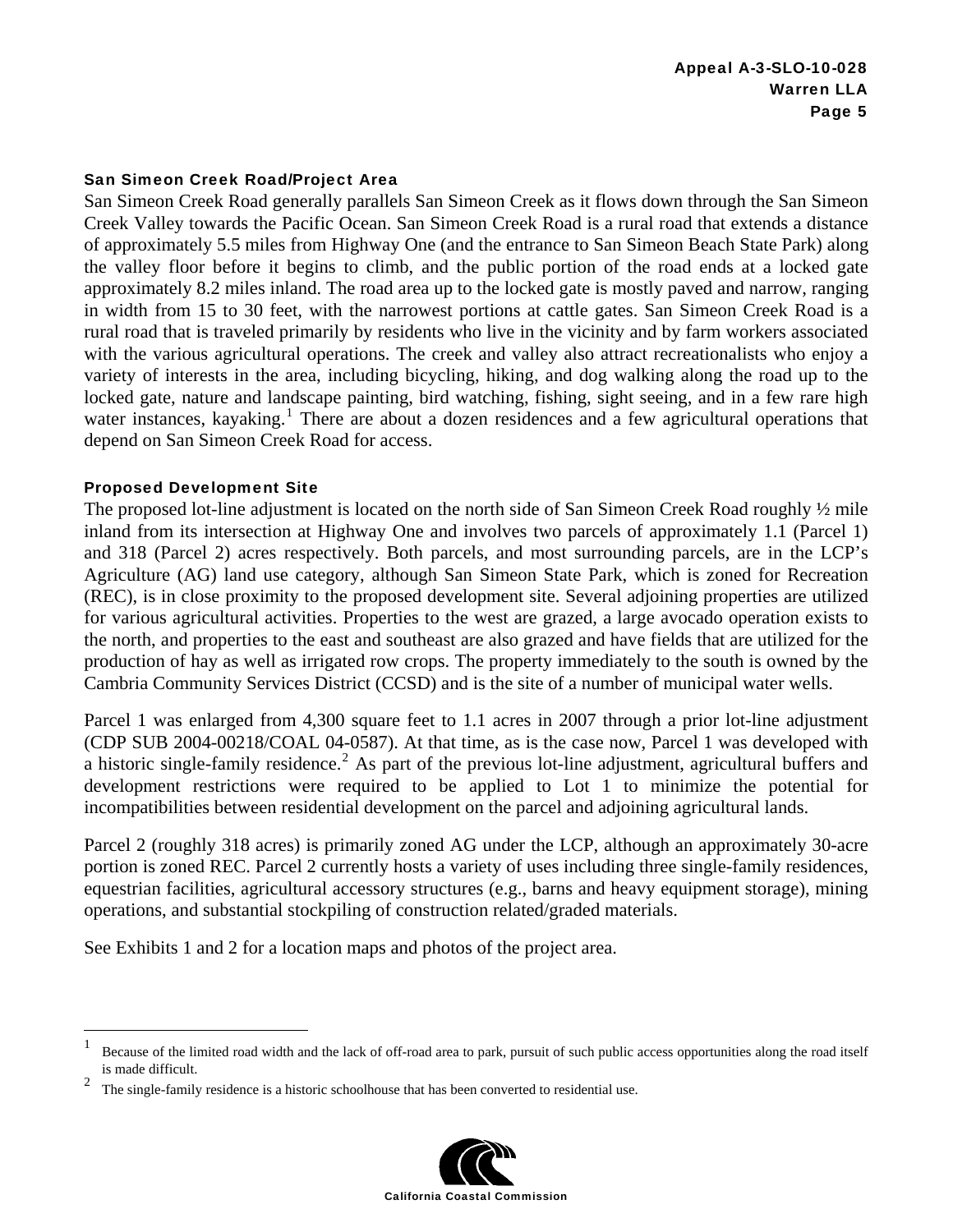# 2. Project Description

The Applicant proposes to reconfigure the two parcels as follows:

| <b>Existing Parcel Sizes (Acres)</b> | <b>Proposed Parcel Sizes (Acres)</b> |
|--------------------------------------|--------------------------------------|
| Parcel 1: $1.1 +/-$                  | Parcel 1: $2.6 +/-$                  |
| Parcel 2: $318 +$                    | Parcel 2: $316.5 +$                  |

As shown in the table above, the Applicant proposes to shift about 1.5 acres of land from the larger agricultural parcel (Parcel 2) to the smaller parcel (Parcel 1) to create a 2.6 acre smaller parcel and a 316.5 acre larger parcel. In addition, the Applicant proposes a 6,000 square foot residential building envelope on the new 2.6-acre parcel (Parcel 1). The Applicant indicates that the intent of the proposed project is to locate a new residential building envelope in a location where a residence could be built that could comply with other County regulations.<sup>3</sup> See Exhibit 3 for the proposed project site plan detailing the before and after parcel configuration and the residential building envelope.

## 3. Coastal Development Permit Determination

The standard of review for this CDP application is the San Luis Obispo County certified LCP.

# A. Agriculture

#### 1. Significance of Agricultural Land in San Luis Obispo County

Agriculture historically has been and continues to be an important resource in San Luis Obispo County. At the time of LCP development, the coastal valleys of the region yielded among the highest crop value per acre in the nation.<sup>4</sup> The North County region of the County primarily supported cattle grazing outside of the urban and village areas, and contained some of the best dry-land range in the County. Hearst Ranch, covering 77,000 acres, an estimated 48,732 of which are in the coastal zone, is the primary agricultural land holding in the North Coast area. In the Estero Area, agriculture is also the dominant land use and is a cornerstone of the local economy.<sup>5</sup> Agriculture is also the primary land use in over two thirds of the South County Planning Area. $^6$ 

Agriculture continues to be an important resource throughout the County, including in the coastal zone. Between 1978 and 1998, the value of agricultural products county wide increased by \$230,661,000 (180%) in unadjusted dollars.<sup>7</sup> Agricultural product values in San Luis Obispo County have continued

<u>.</u>

<sup>7</sup> Annual reports from San Luis Obispo County Department of Agriculture (1985, 1988, 1990, 1992, 1994, 1996, 1998). It should be noted that when adjusted for inflation, though, this increase would not be as great.



<sup>3</sup> According to the County, the Applicant previously pursued similar such residential development on Parcel 1 after the 2007 lot-line adjustment. However, the required buffers, restrictions, and related constraints precluded such development on Parcel 1, and the Applicant subsequently applied for the current project as a means of facilitating such alternative residential development.

<sup>4</sup> San Luis Obispo County Planning Department. Coastal Agriculture Study (LCP Work Task 209.1). December 1979.

<sup>5</sup> San Luis Obispo LCP Estero Area Plan.

<sup>6</sup> San Luis Obispo LCP South County Area Plan.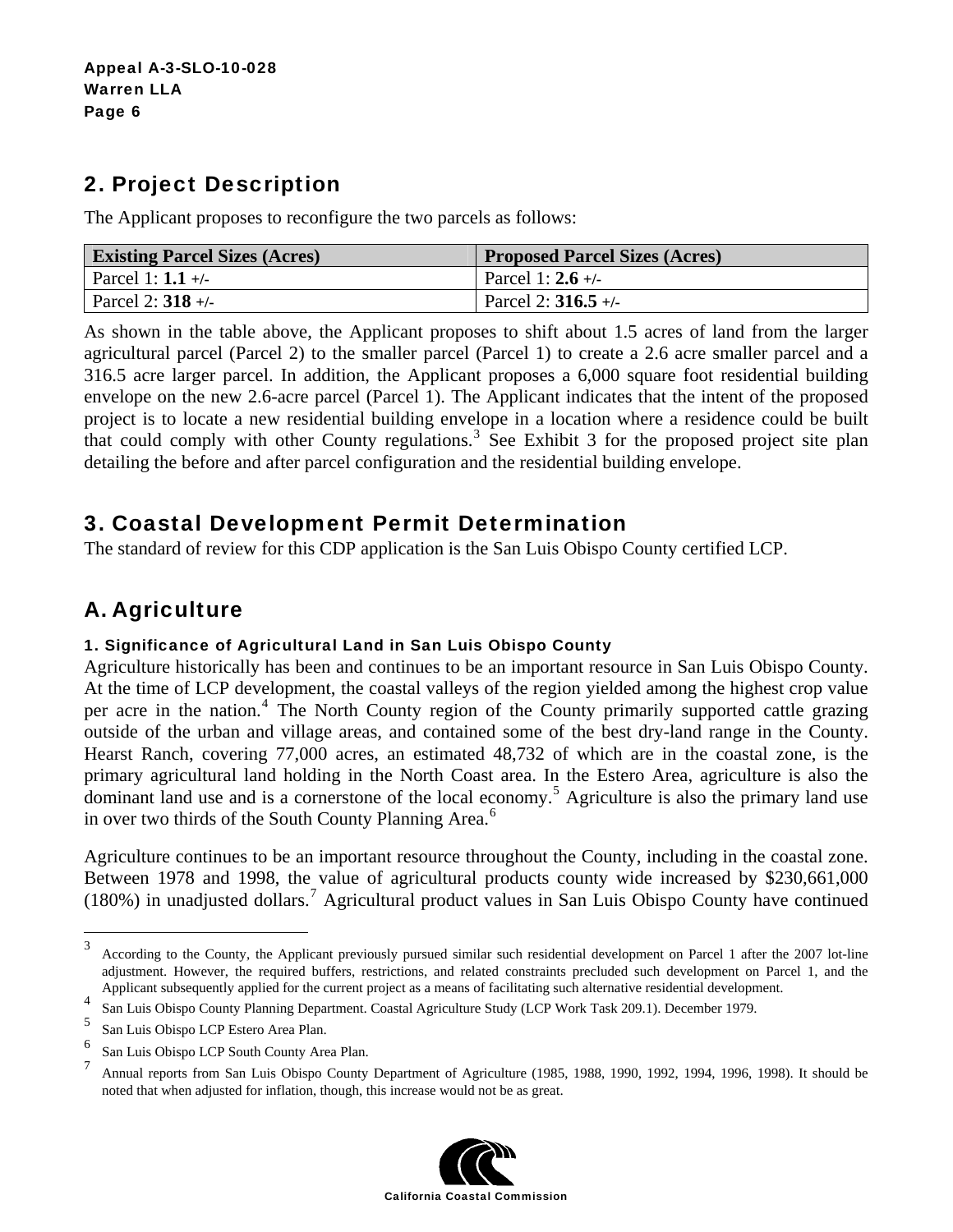to increase overtime. In 2009, total agricultural proceeds were estimated at \$623,095,000, a 3% increase in value from 2008.<sup>8</sup> According to the County Department of Agriculture, San Luis Obispo County is ranked 15th out of all 58 California Counties in value of crops produced.<sup>9</sup>

Over the past several decades, the overall value of vegetable, fruit and nut, and seed and nursery crop in San Luis Obispo County has increased, while animal husbandry and field crop values have declined. A general trend noted in the County appears to be towards more water-intensive crops. Nursery products have expanded since 1988, as have avocados, lemons, and oranges.<sup>10</sup> The growth in citrus crops is particularly evident in the coastal zone due to the climate needs for these crops. According to the 2009 Annual Report, strawberries continue to climb in value and are now the number two crop in the County, passing up both broccoli and cattle.

Perhaps the biggest change in agriculture in the County has been the growth in vineyards. This growth has occurred on land that was historically used for dry land farming, which produced crops with a substantially lower value than could be obtained from grapes. According to the 2009 Annual Report, wine grapes continue as the number one crop in San Luis Obispo County, representing 27% of the total proceeds.11 As this trend grows in the coastal zone, there is an increasing potential for the conversion of existing agricultural lands, particularly existing pasture lands, to more profitable vineyards. As with the expansion of other crops noted above, the expansion of vineyards raises significant concerns about water availability and use, including protection of groundwater basins, as well as the proliferation of exotic pests, pesticide use, and landform alteration. In addition, vineyards sometimes bring with them wineries, including larger scale retail wineries, that can introduce more urban uses into rural farming areas where such uses can lead to additional pressure on coastal agriculture, making it difficult to maintain urban-rural boundaries, and to keep rural areas rural.

Agriculture is also an important aspect of the character of the County, providing open space, and a scenic, rural nature that is a defining quality of San Luis Obispo County and, in addition, that is an important component of the region's growing tourism economy.

#### 2. LCP Applicable Policies and Summary

LCP agricultural land use policies, ordinances, and Area Plan standards applicable to the project include:

*Agriculture Policy 1: Maintaining Agricultural Lands. Prime agricultural land shall be maintained, in or available for, agricultural production unless: 1) agricultural use is already severely limited by conflicts with urban uses; or 2) adequate public services are available to serve the expanded urban uses, and the conversion would preserve prime agricultural land or would complete a logical and viable neighborhood, thus contributing to the establishment of a* 

<sup>&</sup>lt;sup>11</sup> It should be noted that these numbers only reflect the value of the grapes produced and does not value the wine produced out of the 300+ wineries in the County.



 8 San Luis Obispo County Department of Agriculture. Annual Report 2009.

<sup>9</sup>  $\frac{9}{10}$  Ibid.

<sup>10</sup> Robert Hopkins, San Luis Obispo County Agriculture Commissioner. Personal Communication May 5, 2000.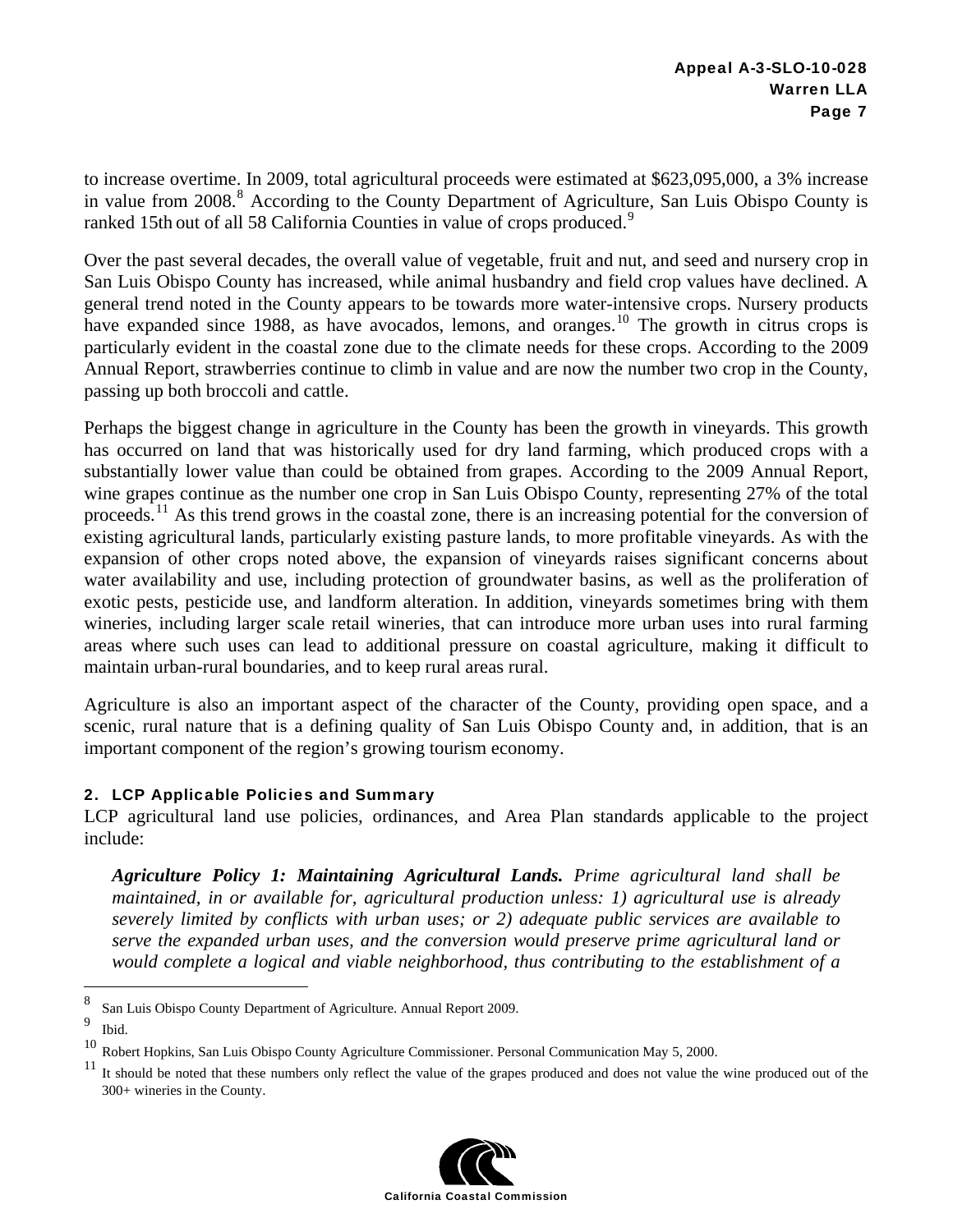*stable urban/rural boundary; and 3) development on converted agricultural land will not diminish the productivity of adjacent prime agricultural land.* 

*Other lands (non-prime) suitable for agriculture shall be maintained in or available for agricultural production unless: 1) continued or renewed agricultural use is not feasible; or 2) conversion would preserve prime agricultural land or concentrate urban development within or contiguous to existing urban areas which have adequate public services to serve additional development; and 3) the permitted conversion will not adversely affect surrounding agricultural uses.* 

*All prime agricultural lands and other (non-prime) lands suitable for agriculture are designated in the land use element as Agriculture unless agricultural use is already limited by conflicts with urban uses.* 

*Permitted uses on Prime Agricultural Lands. Principal permitted and allowable uses on prime agricultural lands are designated on Coastal Table O – Allowable Use Chart in Framework for Planning Document. These uses may be permitted where it can be demonstrated that no alternative building site exists except on the prime agricultural soils, that the least amount of prime soil possible is converted and that the use will not conflict with surrounding agricultural land and uses.* 

*Permitted Uses on Non-Prime Agricultural Lands. Principal permitted and allowable uses on non-prime agricultural lands are designated on Coastal Table O – Allowable Use Chart in Framework for Planning Document. These uses may be permitted where it can be demonstrated that no alternative building site exists except on non- agricultural soils, that the least amount of non-prime land possible is converted and that the use will not conflict with surrounding agricultural land and uses.[THIS POLICY SHALL BE IMPLEMENTED AS A STANDARD.]*

*LCP Agriculture Policy 2: Divisions of Land. Land division in agricultural areas shall not limit existing or potential agricultural capability. Divisions shall adhere to the minimum parcel sizes set forth in the Coastal Zone Land Use Ordinance. Land divisions for prime agricultural soils shall be based on the following requirements:* 

- *a. The division of prime agricultural soils within a parcel shall be prohibited unless it can be demonstrated that existing or potential agricultural production of at least three crops common to the agricultural economy would not be diminished.*
- *b. The creation of new parcels whose only building site would be on prime agricultural soils shall be prohibited.*
- *c. Adequate water supplies are available to maintain habitat values and to serve the proposed development and support existing agricultural viability.*

*Land divisions for non-prime agricultural soils shall be prohibited unless it can be demonstrated that any existing or potential agricultural productivity of any resulting parcel determined to be* 

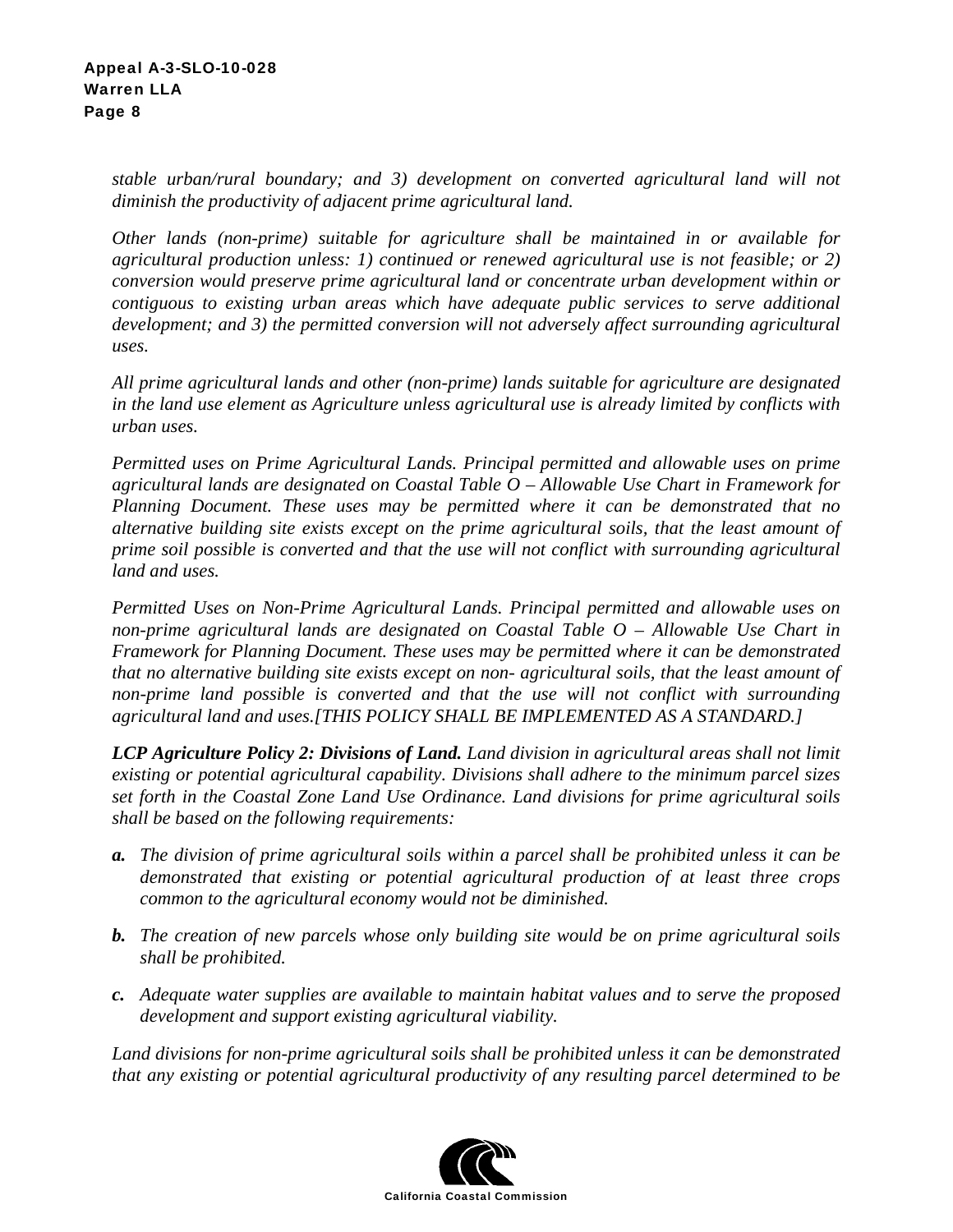*feasible for agriculture would not be diminished. Division of non-prime agricultural soils shall be reviewed on a case-by-case basis to ensure maintaining existing or potential agricultural capability.* 

*(This may lead to a substantially larger minimum parcel size for non-prime lands than identified in the Coastal Zone Land Use Ordinance. Before the division of land, a development plan shall identify the parcels used for agricultural and non-agriculture use if such uses are proposed. Prior to approval, the applicable approval body shall make a finding that the division will maintain or enhance agriculture viability.) [THIS POLICY SHALL BE IMPLEMENTED AS A STANDARD.]* 

*LCP Agriculture Policy 3: Non-Agricultural Uses. In agriculturally designated areas, all nonagricultural development which is proposed to supplement the agricultural use permitted in areas designated as agriculture shall be compatible with preserving a maximum amount of agricultural use. When continued agricultural use is not feasible without some supplemental use, priority shall be given to commercial recreation and low intensity visitor-serving uses allowed in Policy 1.* 

*Non-agricultural developments shall meet the following requirements:* 

- *a. No development is permitted on prime agricultural land. Development shall be permitted on non-prime land if it can be demonstrated that all agriculturally unsuitable land on the parcel has been developed or has been determined to be undevelopable.*
- *b. Continued or renewed agricultural use is not feasible as determined through economic studies of existing and potential agricultural use without the proposed supplemental use.*
- *c. The proposed use will allow for and support the continued use of the site as a productive agricultural unit and would preserve all prime agricultural lands.*
- *d. The proposed use will result in no adverse effect upon the continuance or establishment of agricultural uses on the remainder of the site or nearby and surrounding properties.*
- *e. Clearly defined buffer areas are provided between agricultural and non-agricultural uses.*
- *f. Adequate water resources are available to maintain habitat values and serve both the proposed development and existing and proposed agricultural operations.*
- *g. Permitted development shall provide water and sanitary facilities on-site and no extension of urban sewer and water services shall be permitted, other than reclaimed water for agricultural enhancement.*
- *h. The development proposal does not require a land division and includes a means of securing the remainder of the parcel(s) in agricultural use through agricultural easements. As a condition of approval of non-agricultural development, the county shall require the applicant to assure that the remainder of the parcel(s) be retained in agriculture and, if*

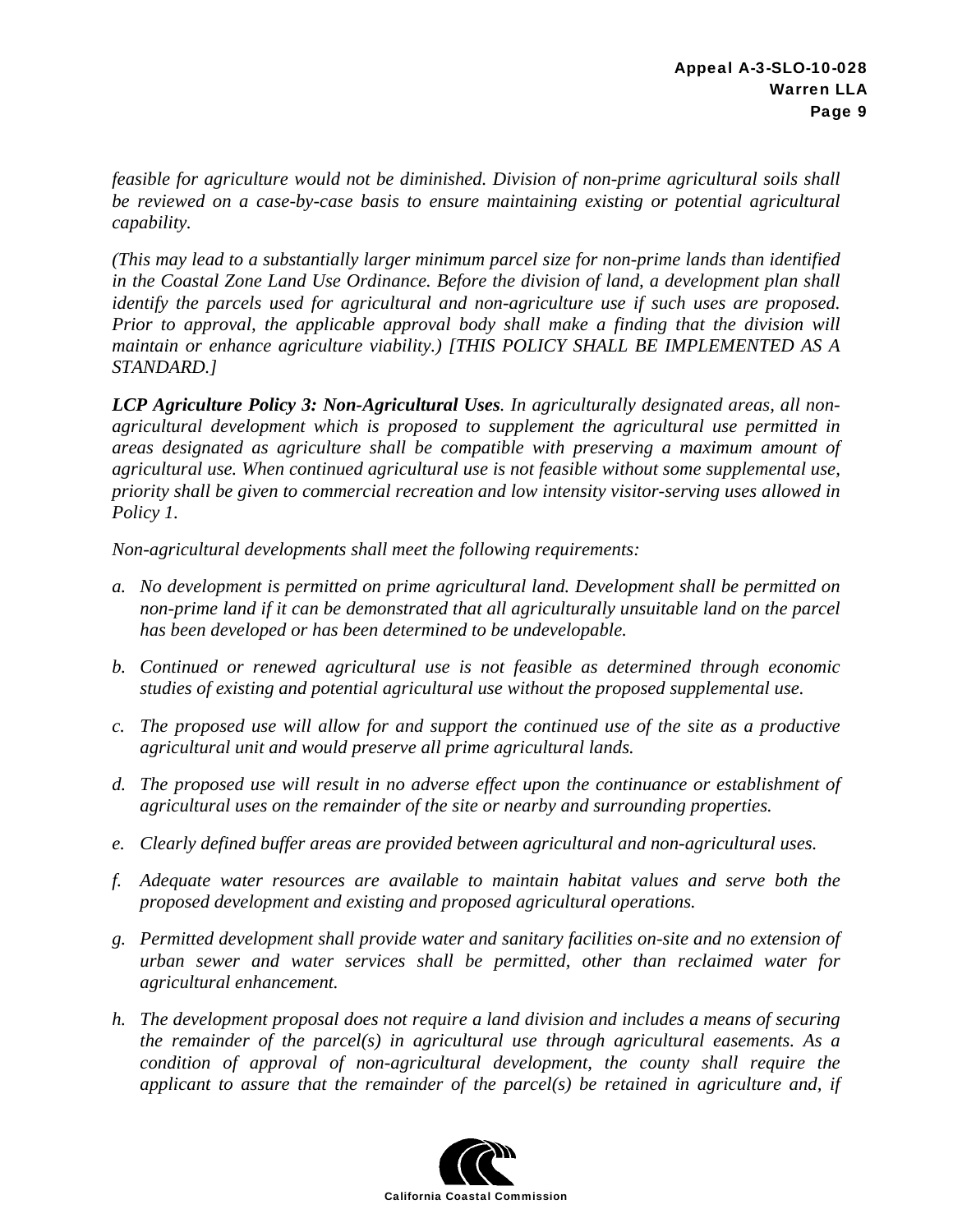*appropriate, open space use by the following methods:* 

*Agricultural Easement. The applicant shall grant an easement to the county over all agricultural land shown on the site plan. This easement shall remain in effect for the life of the non-agricultural use and shall limit the use of the land covered by the easement to agriculture, non-residential use customarily accessory to agriculture, farm labor housing and a single-family home accessory to the agricultural use.* 

*Open Space Easement. The applicant shall grant an open space easement to the county over all lands shown on the site plans as land unsuitable for agriculture, not a part of the approved development or determined to be undevelopable. The open space easement shall remain in effect for the life of the non-agricultural use and shall limit the use of the land to non-structural, open space uses.* 

*Development proposals shall include the following:* 

- *a. A site plan for the ultimate development of the parcel(s) which indicates types, location, and if appropriate, phases of all non-agricultural development, all undevelopable, nonagricultural land and all land to be used for agricultural purposes. Total non-agricultural development area must not exceed 2% of the gross acreage of the parcel(s).*
- *b. A demonstration that revenues to local government shall be equal to the public costs of providing necessary roads, water, sewers, fire and police protection.*
- *c. A demonstration that the proposed development is sited and designed to protect habitat values and will be compatible with the scenic, rural character of the area.*
- *d. Proposed development between the first public road and the sea shall clearly indicate the provisions for public access to and along the shoreline consistent with LUP policies for access in agricultural areas.*

*[THIS POLICY SHALL BE IMPLEMENTED PURSUANT TO SECTION 23.04.050 OF THE CZLUO.]* 

*LCP Agriculture Policy 4: Siting of Structures. A single-family residence and any accessory agricultural buildings necessary to agricultural use shall, where possible, be located on other than prime agricultural soils and shall incorporate whatever mitigation measures are necessary to reduce impacts on adjacent agricultural uses. [THIS POLICY SHALL BE IMPLEMENTED PURSUANT TO SECTION 23.04.050a OF THE CZLUO.]* 

*LCP Agriculture Policy 6: Lot Consolidation. In some portions of the coastal zone where historical land divisions created lots that are now sub-standard, the Land Use Element shall identify areas where parcels under single contiguous ownership shall be aggregated to meet minimum parcel sizes as set forth in the Coastal Zone Land Use Ordinance. This is particularly important for protection of prime agricultural lands made up of holdings of small lots that would* 

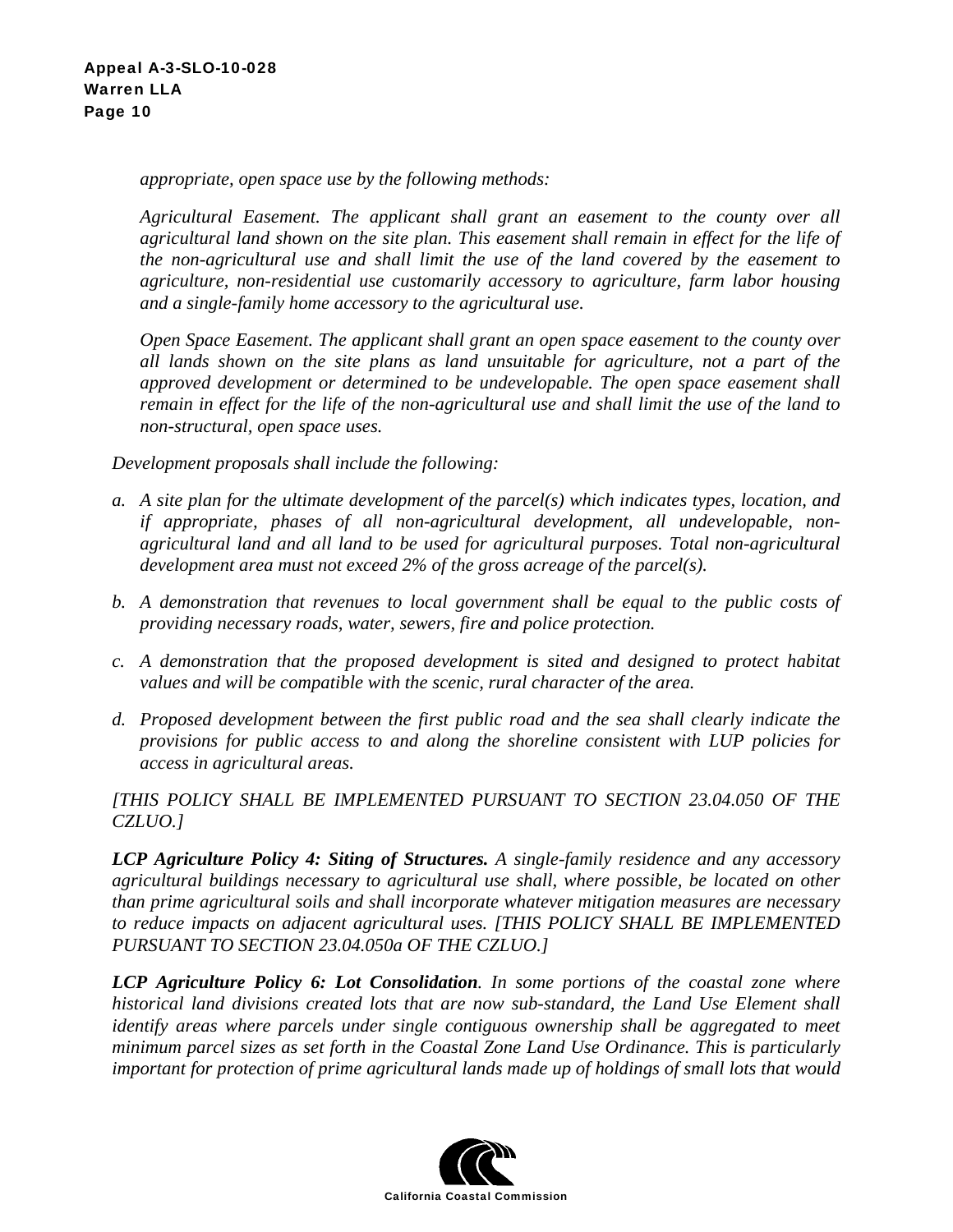*not permit continued agricultural use if sold individually. [THIS POLICY SHALL BE IMPLEMENTED AS A STANDARD.]*

In addition, the LCP's Coastal Zone Land Use Ordinance (CZLUO) contains provisions specific to land divisions and non-agricultural land uses in the Agriculture land use category. Sections 23.04.024 (e) and (f) and 23.04.050 state in applicable part:

*e. Overriding requirements for division on prime-agricultural soils. Land divisions on prime agricultural soils as defined by this title shall be subject to the following requirements:* 

- (1) *The division of prime agricultural soils shall be prohibited unless it is demonstrated that existing or potential agricultural production of at least three crops common to the agricultural economy will not be diminished.*
- (2) *The creation of new parcels whose only building site would be on prime agricultural soils shall be prohibited.*
- *(3) Adequate water supplies are available to maintain habitat values and to serve the proposed development and support existing agricultural viability.*

*f. Overriding requirements for division on non-prime agricultural soils. Land divisions on nonprime agricultural soils as defined by this title shall be subject to the following requirements:* 

- *(1) Mandatory findings. A proposed land division shall not be approved unless the approval body first finds that the division will maintain or enhance the agricultural viability of the site.*
- *(2) Application content. The land division application shall identify the proposed uses for each parcel*

*CZLUO Section 23.04.050 – Non-Agricultural uses in the Agriculture Land Use Category: Sighting of Structures. A single-family dwelling and any agricultural accessory buildings supporting the agricultural use shall, where feasible, be located on other than prime soils and shall incorporate mitigation measures necessary to reduce negative impacts on adjacent agricultural uses.* 

Thus, the San Luis Obispo County LCP includes strong agricultural protection policies and standards to implement the Coastal Act requirement to maintain the "maximum amount of prime land" (Coastal Act Section 30241) and to limit the conversion of agricultural land to non-agricultural uses except where agriculture is no longer feasible or such conversion would preserve prime land or concentrate development in existing urban areas (Coastal Act Section 30242). As summarized in the LUP:

*To carry out the goals of the Coastal Act, the Local Coastal Program delineates long-range urban/rural boundaries to support long-term agricultural use free from urban encroachment. The Coastal Zone Land Use Ordinance contains standards for minimum parcel size, limits on* 

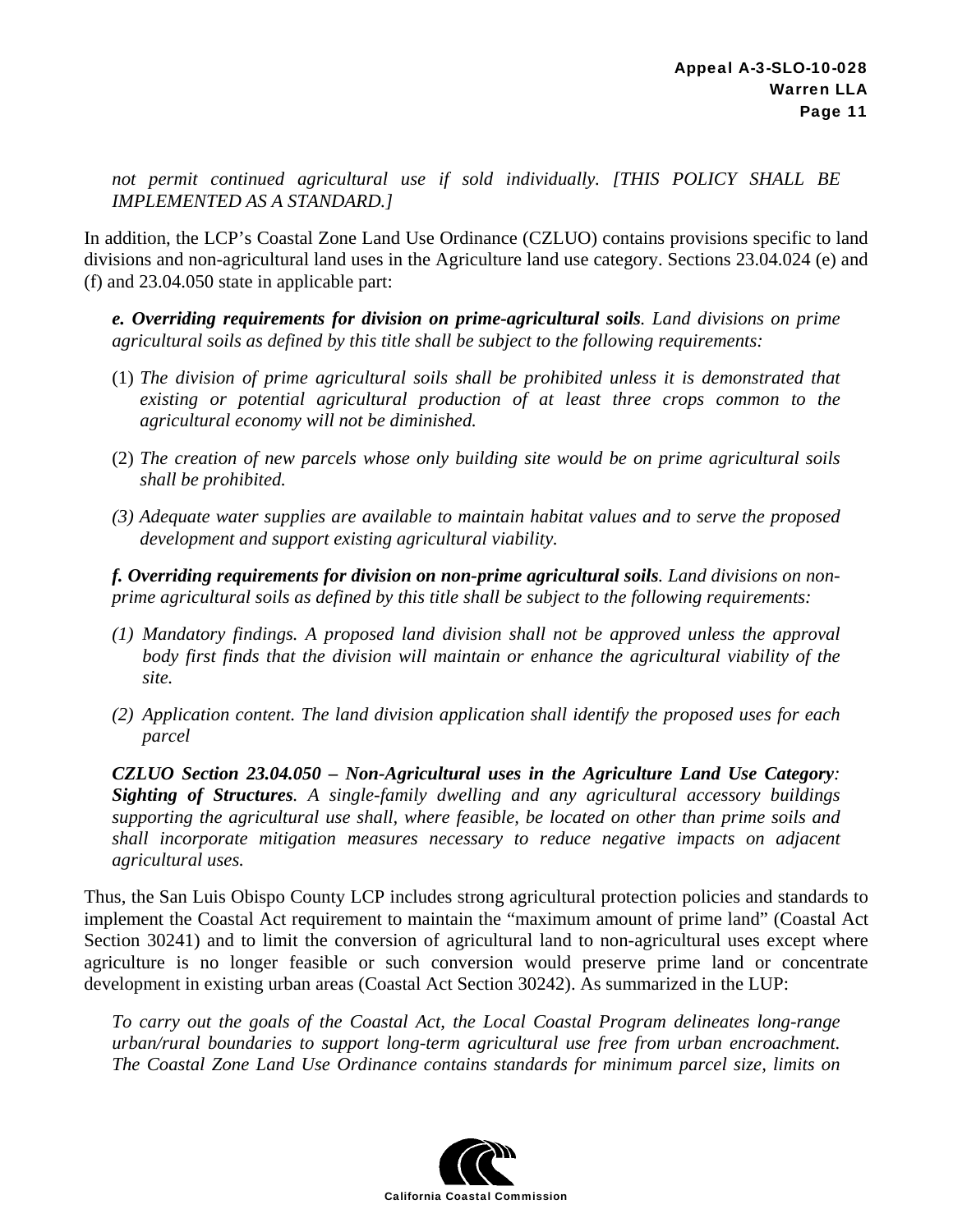#### Appeal A-3-SLO-10-028 Warren LLA Page 12

#### *non-agriculture uses and other regulations consistent with preservation of agricultural lands.<sup>12</sup>*

Most important, LCP agricultural policies establish strict basic requirements to achieve the broad intent of Coastal Act Sections 30241 and 30242. The San Luis Obispo County LCP currently implements these policies by requiring that existing agricultural land remain in agricultural uses, and by limiting the conversion of agricultural lands to non-agricultural uses. When non-agricultural uses are allowed to supplement continued agricultural uses, the LCP requires that remaining agricultural lands be placed in protective easements. A major goal of the LCP is to "encourage the protection of commercial agriculture land, both prime and non-prime soils, for the production of food, fiber, and other agriculture commodities."<sup>13</sup>

Policy 1 requires that agricultural lands be maintained, and limits conversions of such land to the circumstances enumerated by the Coastal Act. Other land (non-prime) suitable for agriculture must be maintained in or available for agricultural production unless, among other reasons, its conversion will not adversely affect surrounding agricultural uses. Allowable non-agricultural uses on agricultural lands may only be permitted where the least amount of agricultural land is converted. LCP Policy 1 also distinguishes between prime and non-prime agricultural lands. While both are protected, the development constraints and requirements differ depending on whether land is "prime" or "nonprime".<sup>14</sup> Thus, the intent of Policy 1 is that agricultural lands will be maintained as such unless there are circumstances in and around existing urban areas that make agriculture infeasible or that would make conversion of the land to a non-agricultural use a logical land use change to better protect agricultural lands and strengthen the urban-rural boundary. Policy 1 also establishes a presumption that all of the lands designated for Agriculture in the coastal zone are conclusively suitable for agriculture:

*All prime agricultural lands and other (non-prime) lands suitable for agriculture are designated in the land use element as Agriculture unless agricultural use is already limited by conflicts with urban uses.* 

LUP Agriculture Policy 2 and Section 21.08.020(a) of Title 21 Real Property Division Ordinance of the County LCP are the primary LCP standards that regulate land divisions, including lot-line adjustments.<sup>15</sup> Together these LCP development standards require that lot-line adjustments must not compromise the long-term viability of agricultural lands. Thus, Policy 2 strictly limits land division of agricultural lands; requiring that any such division be premised on its being done to facilitate agricultural viability (as opposed to some non-agricultural use and development).

 $\overline{a}$ 

<sup>&</sup>lt;sup>15</sup> Under Section 21.08.020(a), subdivisions include lot line adjustments. This section specifically includes lot line adjustments as a type of development that requires a coastal development permit and is subject to the provisions of the certified LCP.



<sup>&</sup>lt;sup>12</sup> County of San Luis Obispo. "Coastal Plan Policies." March 1, 1988, Revised April 2007. Page 7-12.

<sup>13</sup> LCP Framework for Planning goal.

<sup>&</sup>lt;sup>14</sup> Under the LCP, prime soils are defined as: 1) land rated as class I of II in the Soil Conservation Service classifications; 2) land rated 80-100 in the Storie Index rating; 3) land which supports livestock for food/fiber and has annual carrying capacity of at least one animal/unit per acre (defined by USDA) ; or 4) land planted with fruit or nut bearing trees, vines, bushes or crops which have a nonbearing period of less than five years and which yields at least \$200/acre. Non-prime soils are other soils classified in the Agricultural land use category of the Land Use Element.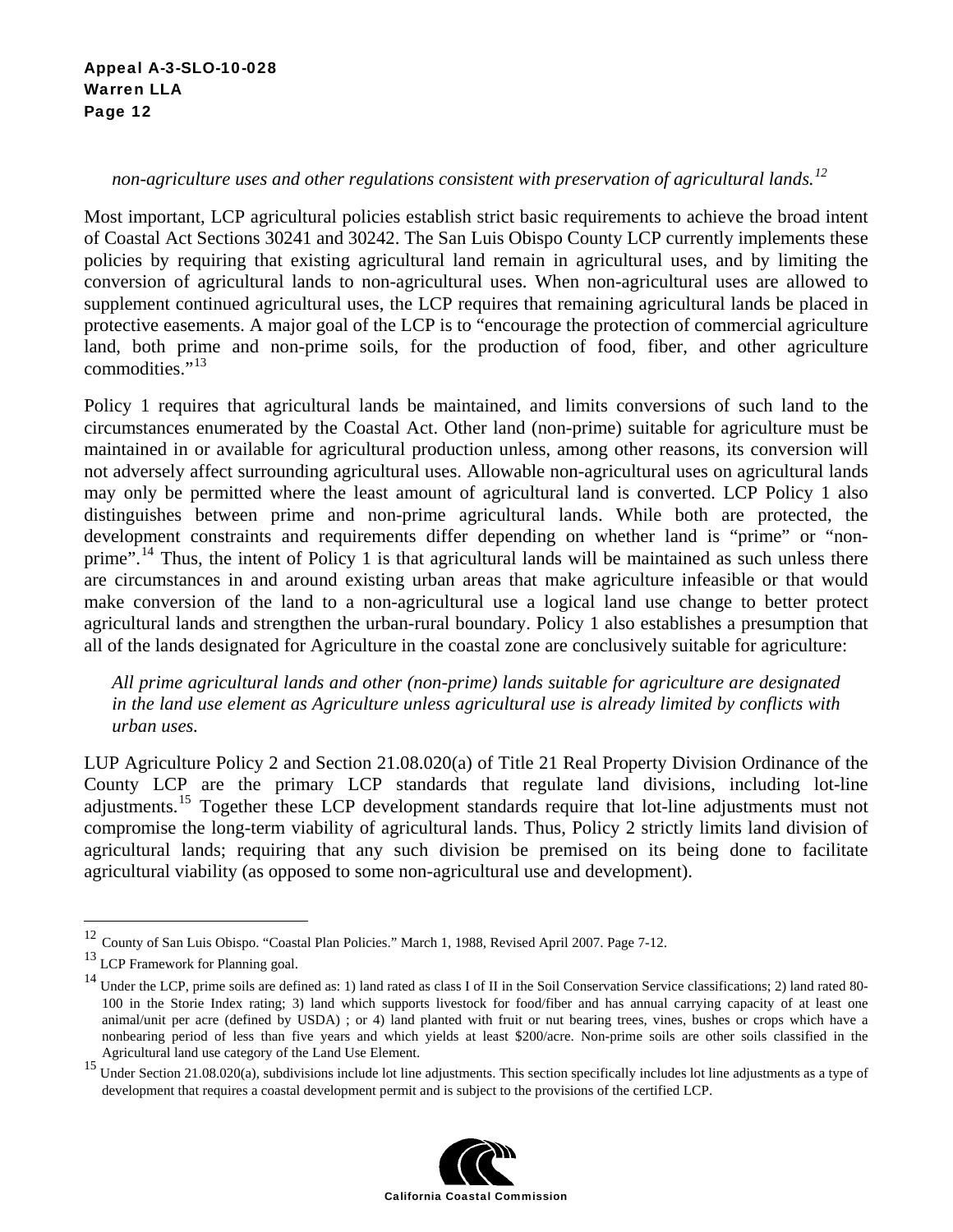LUP Policy 3 strictly limits non-agricultural uses of agricultural land that may be proposed to supplement agricultural production. Such uses are only allowed if it is conclusively demonstrated that maintaining agriculture is not feasible without such uses, and only 2% of the total acreage may be allocated to such non-agricultural uses. In addition, such non-agricultural use is only allowed if it does not require a subdivision. Policy 3 also requires an open space/agricultural easement over the remaining 98% of the land in order to allow the non-agricultural use.

The overall importance of LCP agricultural policies is that agricultural lands should not be subdivided unless such division would maintain or enhance agriculture, and that non-agricultural uses should not be allowed except under limited circumstances, including in terms of supplemental non-agricultural uses where supplemental income is required for the continuation of agricultural use and 98% of the land is still restricted for and maintained in agriculture.

In short, the County's LCP is premised on maintaining its existing agricultural lands as agricultural lands, and includes significant policy direction to implement this objective, including exacting criteria that must be met to allow non-agricultural uses and development on such properties. This extremely protective approach is underscored by other provisions of the LCP as well. For example, the LCP's Framework for Planning document enumerates the purposes of the agricultural land use designation as including the following:

- *b. To designate areas where agriculture is the primary land use with all other uses being secondary, in direct support of agriculture.*
- *c. To designate areas where a combination of soil types, topography, water supply, existing parcel sizes and good management practices will result in the protection of agricultural land for agricultural uses, including the production of food and fiber.*
- *d. To designate areas where rural residential uses that are not related to agriculture would find agricultural activities a nuisance, or be incompatible.*
- *e. To protect the agricultural basis of the county economy and encourage the open space values of agriculture to continue agricultural uses, including the production of food and fiber.16*

These purposes are underscored with a description of the character of agricultural lands as including:

*b. Areas for agricultural processing and its support services.* 

 $\overline{a}$ 

- *c. Areas where the residential uses allowed are for property owners or employees actively engaged in agricultural production on the same property.*
- *f. Areas where existing land uses are mainly truck crops, specialty crops, row and field crops, irrigated crops and pasture, irrigated vineyards and orchards, dry farm orchards and vineyards, dry farm and grain, grazing and rangeland.*

<sup>16</sup> County of San Luis Obispo. "Framework for Planning." March 1, 1988, Revised June, 2001. Page 6-13.

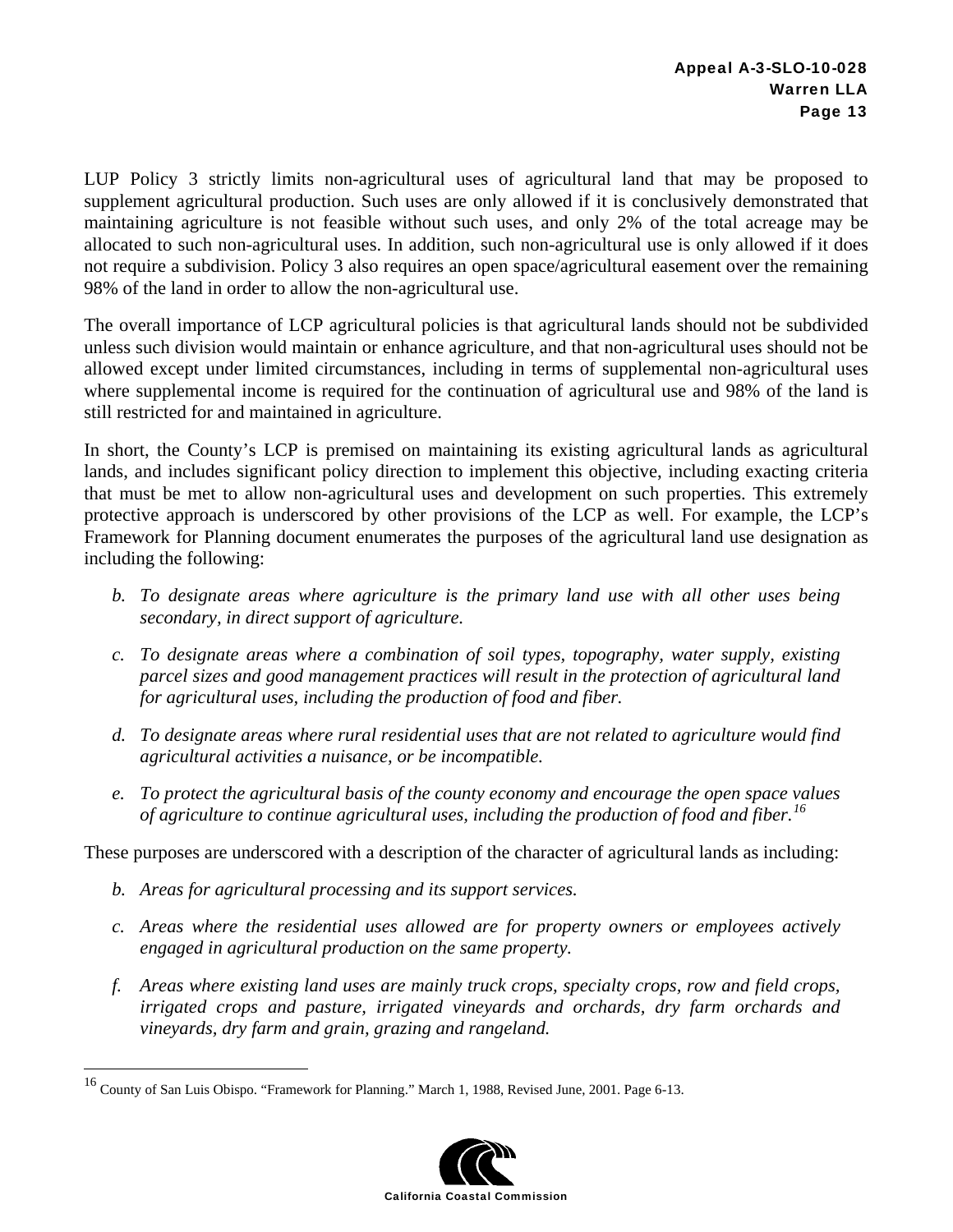#### Appeal A-3-SLO-10-028 Warren LLA Page 14

- *g. Areas where parcel sizes and ownership patterns are sufficiently large to make agricultural operations economically viable, given other features such as soil types, water supply, topography and commercial potential through optimum management.*
- *h. Areas with an existing pattern of smaller parcels that cannot support self-sustaining agricultural operations, but where physical factors of soil, water supply and topography would support agricultural production.*

The limitation on land uses in agricultural areas is also expressed in Table O of the LCP, which identifies the principally-permitted uses for each land use category. Significantly, there are only two land uses designated as a principally-permitted use, without qualification, on either prime or nonprime lands: "crop production and grazing" and "coastal accessways."

In addition to the LCP's agricultural protection provisions, the proposed LLA is a subdivision that must meet the LCP's minimum lot area requirements, and is subject to the LCP's Title 21 Real Property Division Ordinance "equal to or better than" test. LCP Section 21.08.020(a) states:

*Section 21.08.020(a) - Subdivision development defined. For purposes of Sections 21.08.020 through 21.08.038, inclusive, subdivision development means lot-line adjustments, tentative parcel maps, tentative tract maps, vesting tentative maps, reversions to acreage, determinations that public policy does not necessitate the filing of a parcel map, modifications of a recorded parcel or tract map, conditional certificates of compliance under Government Code section 66499.35(b), when located in the coastal zone of the county. (emphasis added)* 

*Section 21.02.030(c) Criteria to be considered. A lot-line adjustment shall not be approved or conditionally approved unless the new parcels resulting from the lot-line adjustment will conform with the county's zoning and building ordinances. The criteria to be considered includes, but is not limited to, standards relating to parcel design and minimum lot area. These criteria may be considered satisfied if the resulting parcels maintain a position with respect to said criteria which is equal to or better than such position prior to approval or conditional approval of the lot-line adjustment.* 

In sum, the LCP clearly protects agricultural lands for agriculture, including explicitly when subdivision is considered, and limits such subdivision and related development to that which promotes agricultural viability. Maintaining the viability of agricultural lands is a function of many factors, including complex economic and climatological variables beyond the control of land use planning. It is important, therefore, to assure that agricultural parcel sizes and configurations are maintained so as to maximize their support for agricultural uses. For example, maintaining minimum parcel sizes is an important component of assuring the long-term viability of agricultural lands. It is also important to rigorously analyze proposed adjustments to parcel lines, and potential non-agricultural development, including on non-conforming parcels, to protect against the incremental incursion of non-agricultural uses into rural agricultural areas. While lot-line adjustments alone do not necessarily remove lands from agricultural production, they can affect the long-term use of the land to the detriment of agriculture. For example, lot-line adjustments can alter land use patterns, emphasizing residential development over other uses,

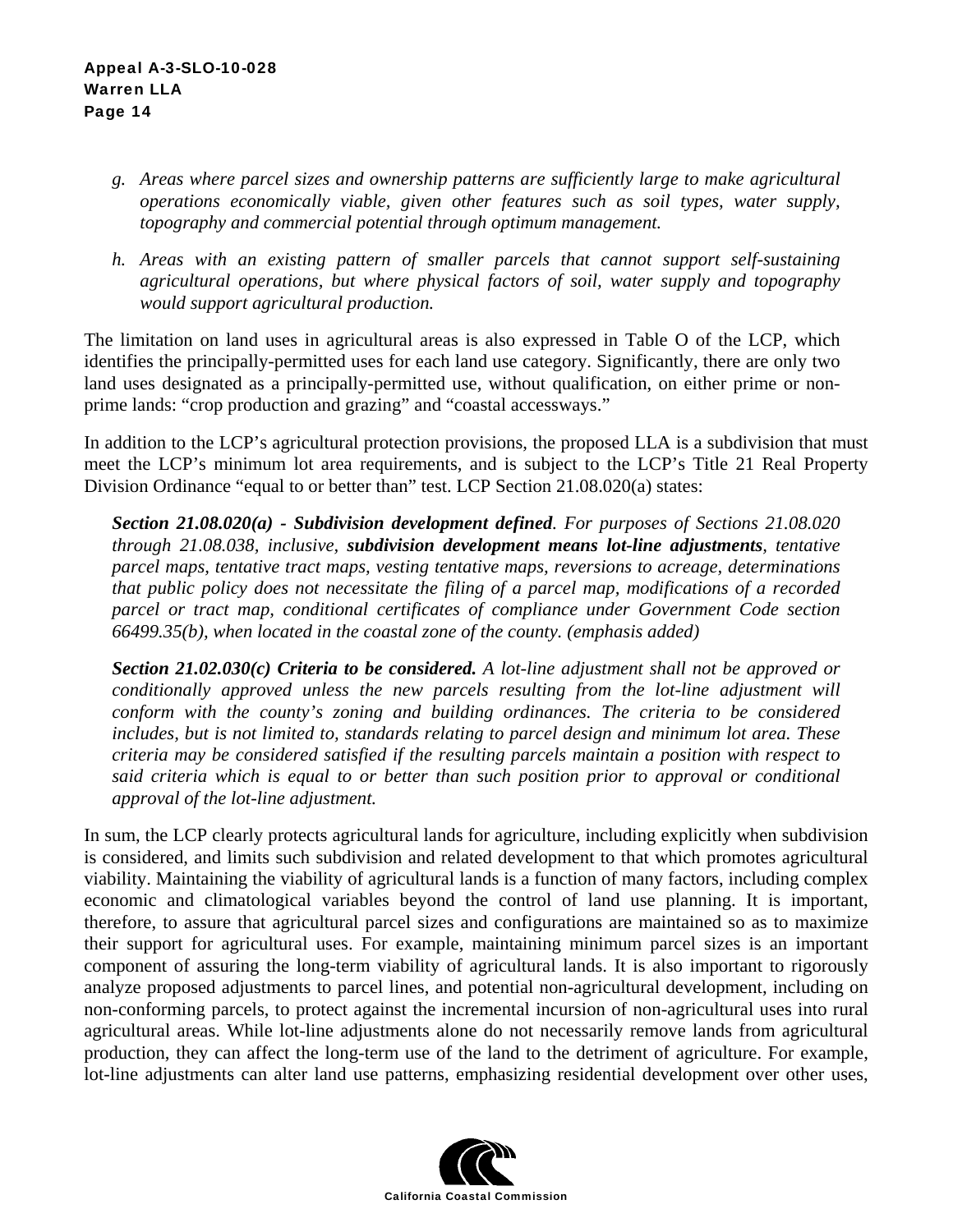and can create parcels too small to be economically viable for long-term agricultural use. When lot-line adjustments lead to an increase in residential or urban development (such as the case here), including through designation of non-agricultural uses (again, as in the case here), conflicts between urban and agricultural uses increase, and the pressure to convert remaining agricultural lands also increases.

#### 3. Recent Development Trends on Agricultural Land

As discussed above, a core policy concern of the Coastal Act and the LCP is the protection of coastal agriculture through the limitation of non-agricultural land uses on agricultural lands. When the LCP for San Luis Obispo was certified, the Commission evaluated these issues within the specific context of the County. The LCP thus reflects a specific concern for the problem of maintaining agricultural land in production given the pressures of urban development and land speculation. The Commission and the County have had some success protecting the rural agricultural lands of the San Luis Obispo County coastal zone, particularly through the extremely protective land use category and protective development standards. Nonetheless, concerns remain. The Commission has addressed the concern for the trend towards development of large rural residential projects in the County through its 2001 Periodic Review of the San Luis Obispo County LCP by adopting recommendations to the County that the LCP be amended to establish stronger standards for nonagricultural residential development on agricultural lands, including performance standards for the size of development envelopes and other constraints that would better maintain land in agricultural production.<sup>17</sup>

In contrast to residential development that is incidental to and/or in support of agricultural production (such as farmer and farm labor housing), the development of non-farming related single-family homes on agricultural lands is contrary to the goal of the keeping agricultural lands in, or available for, agricultural production. In addition, given increasingly high housing costs, agricultural use cannot compete with the use of land for residential development even on a large un-subdivided farm parcel or ranch on the San Luis Obispo County coast. The recent trend to develop large expensive homes on such properties exacerbates this problem by increasing the speculative value of these large parcels in the scenic rural areas as sites for such homes. The development resulting from these pressures is widely recognized as contributing to the loss of agricultural production on agricultural land in conflict with the LCP requirement to maintain the maximum amount of agricultural land in agricultural production.

The loss of available lands for farming to residential development is now being recognized as a national trend and many states, including California, have recently taken actions in attempt to curb this "rural sprawl." The American Farmland Trust views rural residential sprawl as a major threat to farm production stating:

*The majority of the Central Valley's population lives in urban areas totaling more than 1,236 square miles. Yet that number does not tell the full story. What are not counted are the rural residential parcels. These residences, also known as "ranchettes," dot the rural landscape and affect everything from routine farming practices... a ranchette removes more farmland from agriculture than any higher density suburban dwelling.* 

 $\overline{a}$ 



<sup>17</sup> See Recommendation 5.8 of Commission's adopted periodic review of the County LCP.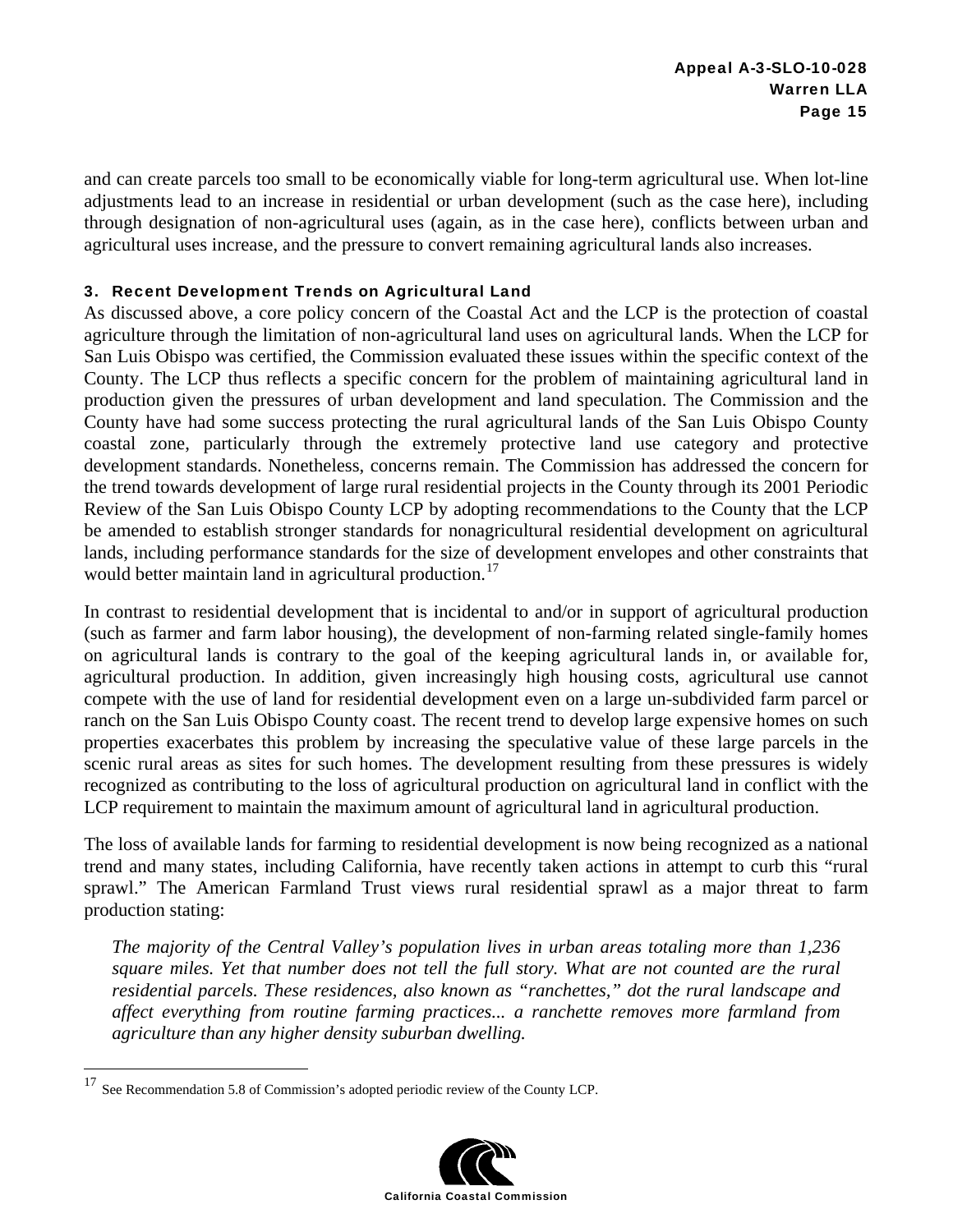And:

 $\overline{a}$ 

*The subdivision of land into ranchettes fuels speculation that drives up the cost of land and eventually makes it unaffordable for commercial agricultural production. The proliferation of rural residences throughout agricultural areas also poses a very real risk, right-to-farm laws notwithstanding, that agricultural insurance premiums will rise and that farming practices may be further regulated to protect public health and safety. Thus, agricultural policy should also address the need to significantly reduce scattered, rural development.* 

*Greater certainty about land use expectations is critical to both farmers and developers. Places to farm and places to build should be clearly delineated, mutually exclusive and consistently enforced...[This] will also insulate agricultural production from speculation and other pressures exerted by urban proximity, and encourage reinvestment in California agriculture to meet the demands of a changing global marketplace.*

Measures identified to address this issue include: (1) prohibiting all non-farm dwellings on agricultural lands, (2) requiring passive agricultural conservation easements or deed restrictions that ensure that land remains available for agricultural use; and (3) requiring affirmative agricultural easements that ensure that agricultural land remains in production. These measures have been adopted or are currently under consideration by many jurisdictions throughout the state and nation.

Between 1988 (LCP certification) and 1999 (Periodic Review), the Commission received notice of an estimated 212 permits processed by the County for development on agriculturally zoned lands. Based on the Commission's review of these local notices, at least 38 permits were issued for what strictly might be termed "agricultural" development, generally defined as barns and other agriculture accessory structures, such as mobile homes for farm worker housing. An additional seven permits were granted for agriculturally-related commercial development, including nurseries, greenhouses, wineries, and roadside stands. The remaining permits were granted for various projects such as public works projects, residential development, subdivisions and lot-line adjustments, water wells, several recreation or visitorserving projects, and other non-agricultural commercial development. In these same years, the Commission acted on seven appeals of local government actions raising agricultural issues. In four of the appeals, the Commission found that the County was not implementing its LCP in a manner that protected agricultural resources. These appeals dealt with non-agricultural uses on agricultural land and the adequate preservation of agricultural land.<sup>18</sup>

More recently, the Commission has also addressed issues surrounding large residential development on properties zoned for agriculture, including lot-line adjustments and other subdivisions that facilitate the trend, in San Luis Obispo County in numerous appeals including: A-3-SLO-00-040 (Schneider), A-3- SLO-04-056 (Henderson), A-3-SLO-08-053 (Staller), A-3-SLO-09-045 (Hearst Holdings), and A-3- SLO-10-031 (Goodan).

<sup>18</sup> For example: A-3-SLO-98-025 (Scoggins); A-3-SLO-99-014 and A-3-SLO-00-032 (Morro Bay Limited); and A-3-SLO-95-069 (CCSD).

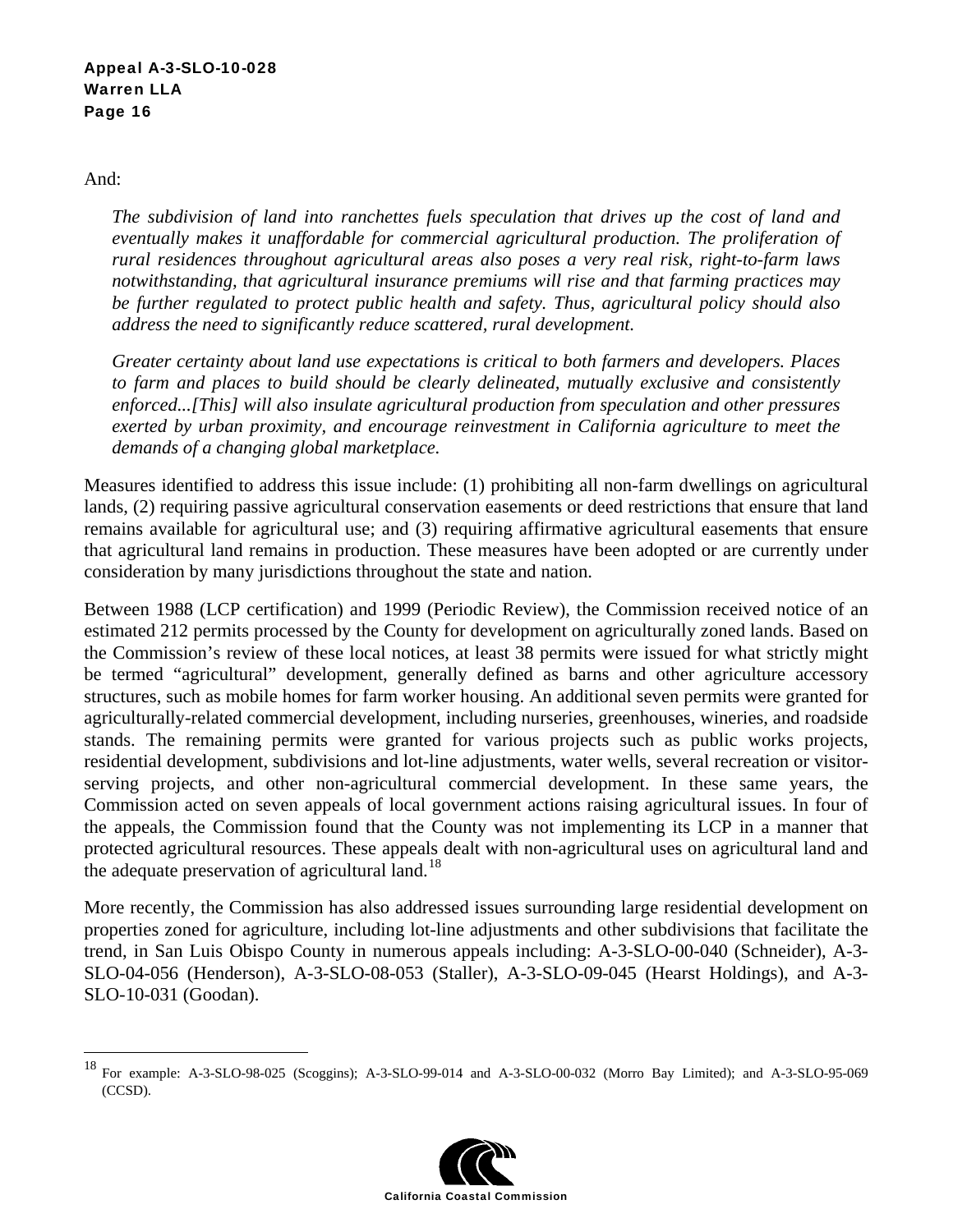In addition to the previously approved and developed residences on AG zoned land, Commission staff is aware of at least one pending San Luis Obispo County coastal development permit application involving the proposed construction of residential development or lot-line adjustment/subdivision on rural agricultural lands.<sup>19</sup> As noted previously, the Commission has also recently acted on three appeals involving large residential development on agricultural lands in San Luis Obispo County (A-3-SLO-00- 040 (Schneider), A-3-SLO-04-056 (Henderson), and A-3-SLO-10-031 (Goodan)). Thus, the issues surrounding conversion of rural agricultural land from agricultural use to residential use are not limited to the proposed project. The growing trend toward developing large residences on rural agricultural lands, piecemeal development of domestic wells and conversions of agricultural wells to domestic use on agricultural lands in advance of large residential development applications, and lot-line adjustment/subdivision of agricultural land in San Luis Obispo County is clearly evident in the number of previous and pending applications for these uses, thus further highlighting the significance of cumulative adverse impacts associated with development pressures that threaten the continued productivity and viability of agricultural lands in San Luis Obispo County.

Finally, the County has also specifically acknowledged this trend. In fact, the County has recently begun to revisit the implementation of an agricultural lands cluster division ordinance in the coastal zone, due in part to criticism that previous ordinances have not necessarily protected agricultural land but rather have facilitated the subdivision of such land to the detriment of rural agricultural land values.<sup>20</sup> Problems identified include that cluster divisions have not resulted in clustered development patterns, that agricultural lands are used for buffers, including removal of crops to create buffer areas, that homes have received priority for water, that intensive crops have been planted to increase allowable densities, and that homes have been used primarily for expensive rural homesites for non-agricultural residences.<sup>21</sup>

#### 4. Project Impacts on Agricultural Land

 $\overline{a}$ 

The project site is entirely made up of agricultural land protected by the LCP, some of which is delineated as prime agricultural land and some of which is not if one looks solely to soil characteristics.<sup>22</sup> All of this land, however, may qualify as prime grazing land overall, including if viewed in conjunction with neighboring parcels (some of which are under the same ownership) or as part of a larger grazing operation. As described in the LCP policy description above, though, all agricultural land is protected under the LCP, and the prime versus non-prime question only becomes important if the project can somehow meet the requirements for a lot-line adjustment of agricultural land. The proposed project cannot meet such requirements.

The proposed project is explicitly designed to facilitate residential, as opposed to agricultural, use and development, and it explicitly identifies an area within which alternative residential development would

 $22$  The soils on the subject parcels are diverse and include over 50 acres of prime soil, 60 acres of soils of statewide importance, and a mix of other soil types that are not considered prime, with all of existing Parcel 1 and proposed expanded Parcel 1 consisting of non-prime soils (roughly equal portions of non-prime 164 (Los Osos Diablo Complex) and non-prime 194 (Riverwash) soils).



<sup>19</sup> San Luis Obispo County CDP application COAL 01-0001/S000161 (Pierson).

<sup>&</sup>lt;sup>20</sup> That is, inland of the coastal zone where these ordinances have been in place for several years.<br><sup>21</sup> See for symple, manne from Chuck Stavances to See Luis Objects County Planning Commiss

<sup>21</sup> See, for example, memo from Chuck Stevenson to San Luis Obispo County Planning Commission, April 10, 2008.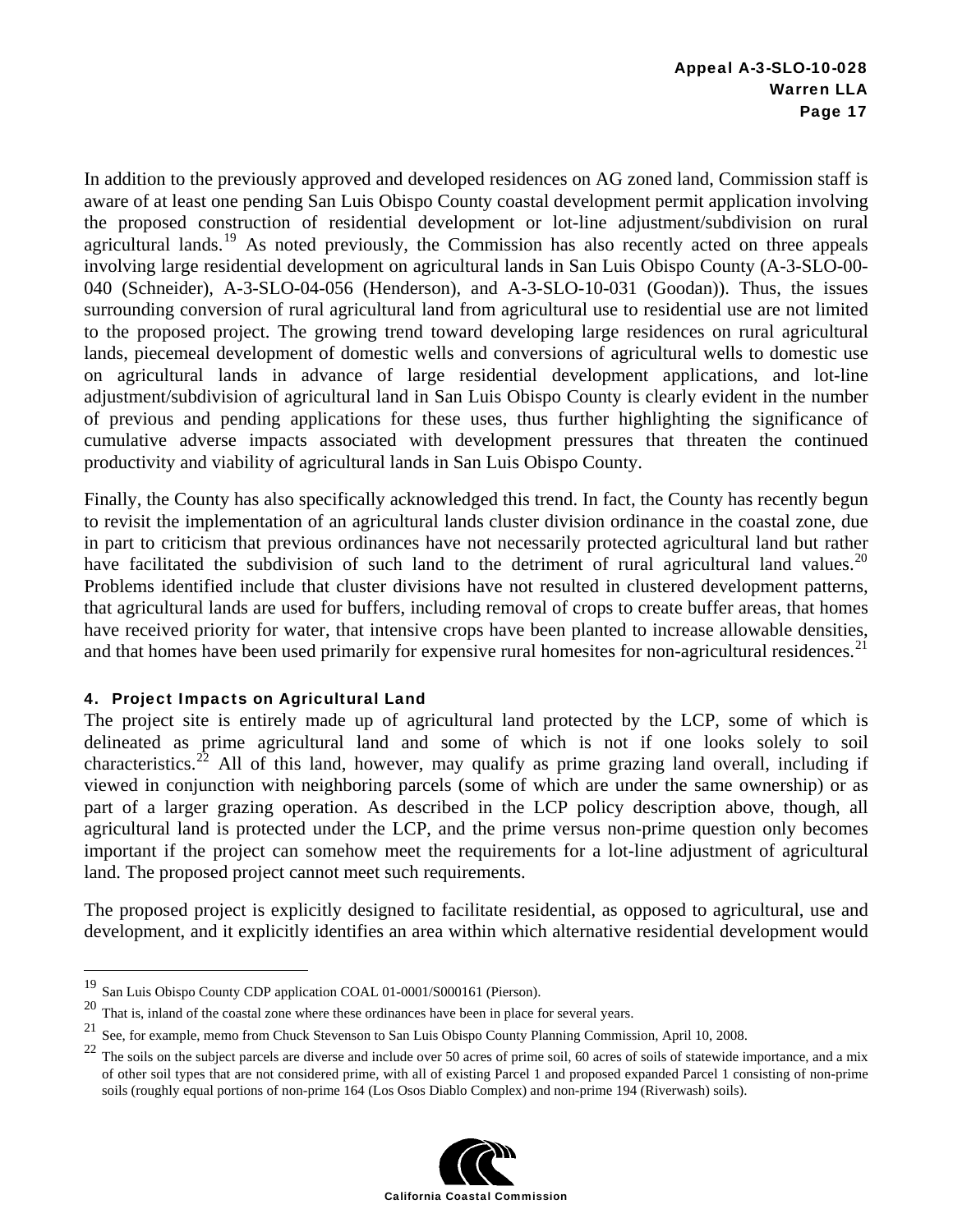take place. In short, the proposed project is not designed to facilitate agricultural viability, and it converts an area of agricultural land to residential use. As described above, whether prime or not, the LCP requires that agricultural land be maintained in or available for agricultural production unless continued or renewed agricultural use is not feasible or the conversion would preserve prime agricultural land or concentrate urban development within or contiguous to existing urban areas which have adequate public services to serve the additional development. In this case, the proposed project meets none of these tests.

First, there is no indication that continued or renewed agricultural use of the land in question (that would be shifted to Parcel 1) is not feasible. On the contrary, grazing is the primary agricultural use on Parcel 2, and there is no indication that continued use is problematic. As the County Agricultural Department found, the use of the land in question for residential use and development as proposed would "represent continued incremental loss of a highly productive rangeland soil." Furthermore, even if its continued agricultural use were somehow not possible, there is no indication that renewed use would not be possible. On the contrary, and including because the property has a water agreement with the CCSD that entitles it to receive substantial wastewater for beneficial reuse as an irrigation supply for agricultural crops, the County Agriculture Department found that "it can be reasonably expected that the agricultural use of the property will intensify in the future." As such, continued agricultural use of the property is not only feasible, but continued and potentially different agricultural use is feasible as well.

Second, the proposed project does not preserve prime agricultural land or concentrate urban development as required by the LCP. Instead, its purpose is to convert agricultural land to residential use and development. Even if the land in question is considered non-prime, the project does not serve to preserve any agricultural land, prime or not; it only converts agricultural land. Further, the project is located outside of the urban-rural boundary in an area that is not contiguous to an existing urban area, and thus it cannot meet the test for allowing subdivisions of agricultural land.

Even if the proposed project could meet the threshold tests of LUP Policy 1, which it cannot, the proposed project will only increase potential impacts on agricultural viability associated with adjacency issues (the concluding portion of the applicable Policy 1 tests, and as referenced in the CZLUO Section 23.04.050 requirements). As indicated, the proposed project facilitates residential development on an agricultural parcel that is also adjacent to other agricultural parcels. As described above, typical incompatibility issues raised at the residential-agricultural land use interface include: noise, dust, and odors from agricultural operations and animals; road-access conflicts between agriculturally related machinery and/or animals and private automobiles; limitations on pesticide application; and residential garden pest/exotic plant species transfer, to name a few. Such incompatibilities can threaten continued or renewed agricultural operations when standard agricultural practices (such as chemical spraying and fertilizing) or ongoing agricultural by-products (such as animal wastes, dust and noise from machine operations – cultivating spraying, harvesting, et al) are seen as a threat to residential use and enjoyment of the property. The proposed project only increases the potential for such agricultural-residential incompatibility issues, thus further impacting agricultural viability in relation to the existing condition.

As a result, the proposed project is inconsistent with LUP Policy 1 and related CZLUO requirements.

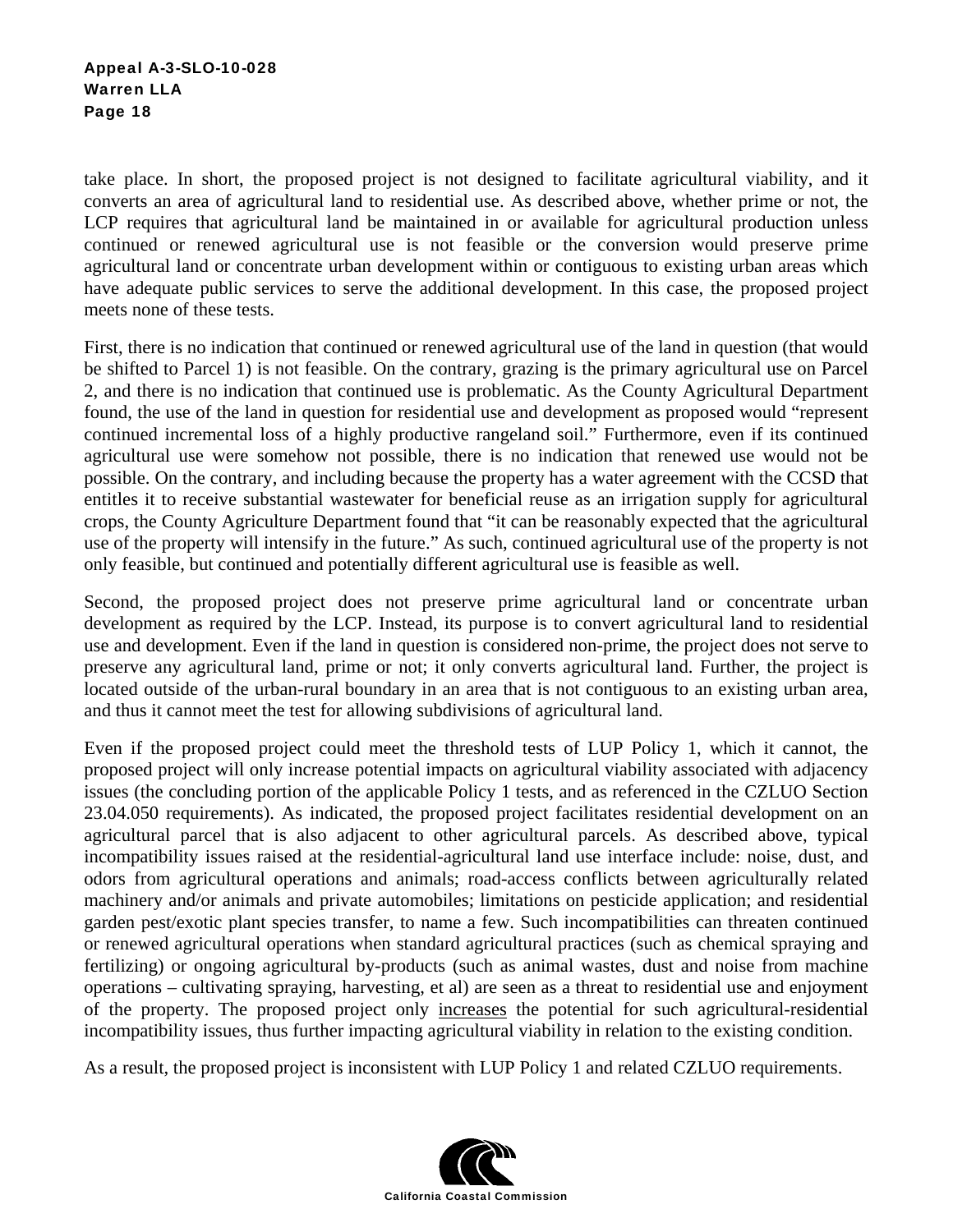As to LUP Policy 2 (and CZLUO Section 23.04.024), again even the threshold question cannot be resolved consistent with the LCP. Namely, the proposed project cannot be found to "maintain or enhance agricultural viability" or to maintain "existing or potential agricultural productivity" or to maintain "existing or potential agricultural capability" when it directly removes an area of agricultural land from agricultural use. By definition, the acreage transferred and used for residential use is not maintained in agriculture, but rather is converted from agricultural to residential use and development. Even if one considers the loss of agricultural land small in comparison to the larger remainder parcel leftover, it is a loss nonetheless, and existing and potential viability, productivity, and capability is incrementally diminished.

Furthermore, LUP Policy 2 and the CZLUO require that land divisions meet certain minimum parcel sizes. The LCP requires that agricultural parcels be at least 20 acres in size or larger depending on the type of agricultural use on the parcel.<sup>23</sup> In this case, the new 2.6 acre parcel (Parcel 1) fails to meet any of the LCP minimum parcel size criteria (ranging from 20 to 320 acres), and the new 316.5-acre parcel (Parcel 2) fails to meet the LCP's 320-acre minimum parcel size for grazing lands. As a result, the proposed project cannot be found consistent with this aspect of LUP Policy 2. Even if a variance of such minimum parcel sizes were to be considered in a CZLUO context, such variance cannot "reach back" into the LUP to undo this inconsistency. More broadly, although it is true that neither of the existing parcels currently meets the LCP's minimum parcel size requirements, and thus are non-conforming, continuing such non-conformities (and making one worse) cannot be found LCP consistent. In addition, and if understood in the context of the LCP's agricultural objectives, the only reason to allow such variance would be if it met the variance tests (which it does not) and if it somehow furthered protection of agriculture. As indicated previously, the sole purpose of the project is to facilitate residential development, not agricultural protection. Even if alternative parcel configurations were considered,  $^{24}$ this LCP inconsistency cannot be avoided. In fact, the LCP more appropriately identifies and contemplates consolidation as the LCP consistent process for historic lots that are substandard (see LUP Policy 6).

As a result, the proposed project is inconsistent with LUP Policy 2 and related CZLUO requirements.

 $\overline{a}$ 

In addition, and specific to the land division component, LUP Policy 3 only allows non-agricultural use and development subject to exacting requirements (none of which are met here), and only if it does not require a land division (subsection h). The whole purpose of the proposed project is to create a more

 $24$  For example, the Applicant has submitted a potential alternative parcel configuration for consideration that would add 8,300 square feet of irrigated pasture to Parcel 2 (taking it from Parcel 1), while maintaining the 6,000 square foot building envelope on Parcel 1 as proposed. While this alternative may be marginally better from a potential economic viability perspective for Parcel 2 than that which was originally approved by the County (and marginally worse for Parcel 1), it still fails to meet the core agricultural protection standards of the LCP, which is to keep viable agricultural land in or available for agriculture. Establishing a new building envelope at the center of the parcel on viable agricultural land is in direct conflict with the intent of the agricultural zoning here.



<sup>&</sup>lt;sup>23</sup> The minimum parcel size based on existing use for irrigated row crops is 20 acres, for irrigated pasture land is 30 acres, for dry farm orchards and vineyards is 40 acres, for dry farm field crops is 80 acres, for dry farm grain and hay is 160 acres, and for grazing land is 320 acres (CZLUO Section 23.04.024(b)). The minimum parcel size based on land capability for Class I soil is 20 acres, for Class II soil is 40 acres, for Class III soil is 80 acres, for Class IV-V soil is 160 acres, and for Class VII-VIII soil is 320 acres (CZLUO Section 23.04.024(c)).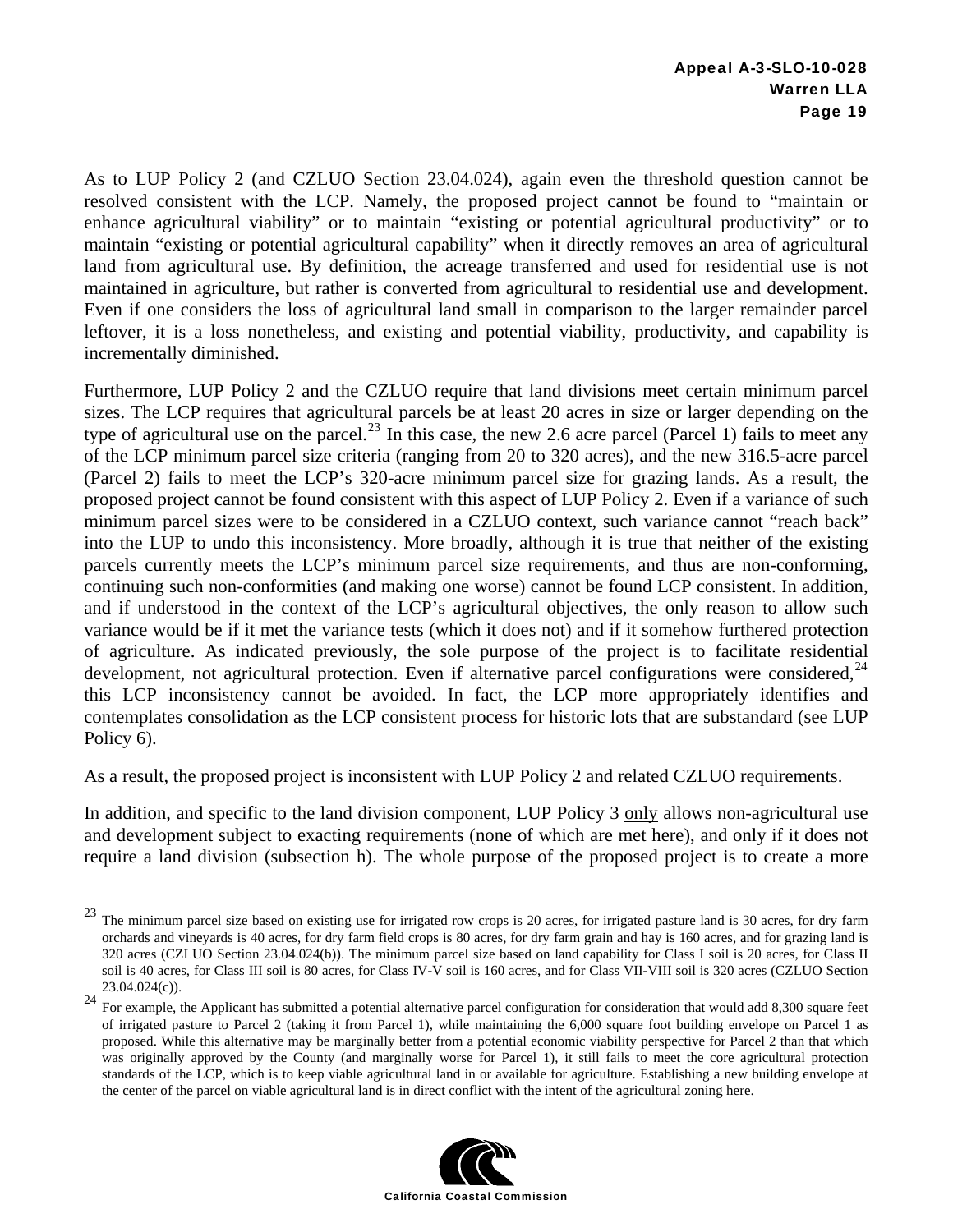desirable residential development envelope, and the only means to achieve that is the proposed land division. As a result, the proposed project is inconsistent with LUP Policy 3.

In terms of CZLUO Section 21.02.030(c), the lot-line adjustment does not result in a parcel configuration that is equal to or better than the existing parcel configuration. Yes, the smaller parcel becomes slightly less non-conforming, but the larger parcel likewise becomes slightly more so. And the project results in more impacts to agricultural land than does the existing configuration, as described in the preceding findings. As a result, the proposed project is inconsistent with CZLUO Section 21.02.030(c).

Finally, if the lot-line adjustment and residential building envelope were consistent with the LCP and were approved in this case, and to the extent such an approval set a precedent for LCP policy interpretation, it is reasonable to presume that other projects like it could also be approved, leading to a potential proliferation of non-agricultural residential use and development in this rural agricultural area (and others in the County). This could lead to cumulative adverse rural and agricultural impacts of the type identified for this specific case. In short, it is not LCP consistent to reconfigure agricultural property lot lines for the purpose of facilitating residential use, and individual cases will lead to cumulative impacts of this type of conversion if it takes place on a broader scale.<sup>25</sup>

#### 3. Agriculture Conclusion

1

The proposed lot-line adjustment is designed to facilitate residential development of an agricultural property in rural San Luis Obispo County. As described above, such a project runs directly counter to core LCP objectives for agricultural protection. In fact, the purpose of the project is clearly residential, and not agricultural. Such a project will reduce agricultural land through direct conversion, will permanently alter agricultural use of the property, and will facilitate potential conflicts of the type described above associated with agricultural operations adjacent to residential development.

In addition, the LCP requires that such land be maintained in or available for agricultural production unless: continued or renewed agricultural use is not feasible; or if conversion would preserve prime agricultural land or concentrate urban development within or contiguous to existing urban areas which have adequate public services to serve additional development, and such conversion will not adversely affect surrounding agricultural uses. In this case there is no evidence that use of the land for agricultural purposes is infeasible. The proposed conversion will reduce lands available for agriculture and will adversely affect surrounding agricultural use, both by direct loss of agricultural land from such uses and in terms of increased potential for urban-agricultural conflicts.

Further, the agricultural productivity for both parcels would be diminished. In the case of the larger parcel, because it would be reduced in size and an additional residential use introduced at its border. For the smaller parcel, because it would have a new residential building site established at its center, further

 $^{25}$  It should be noted that the smaller existing 1.1-acre parcel is currently for sale with a listing price of \$495,000. The Applicant has also indicated that there is interest in purchasing the property should the current project get approved (personal communication between Coastal Commission coastal planner Jonathan Bishop and Clyde Warren on October 26, 2010).

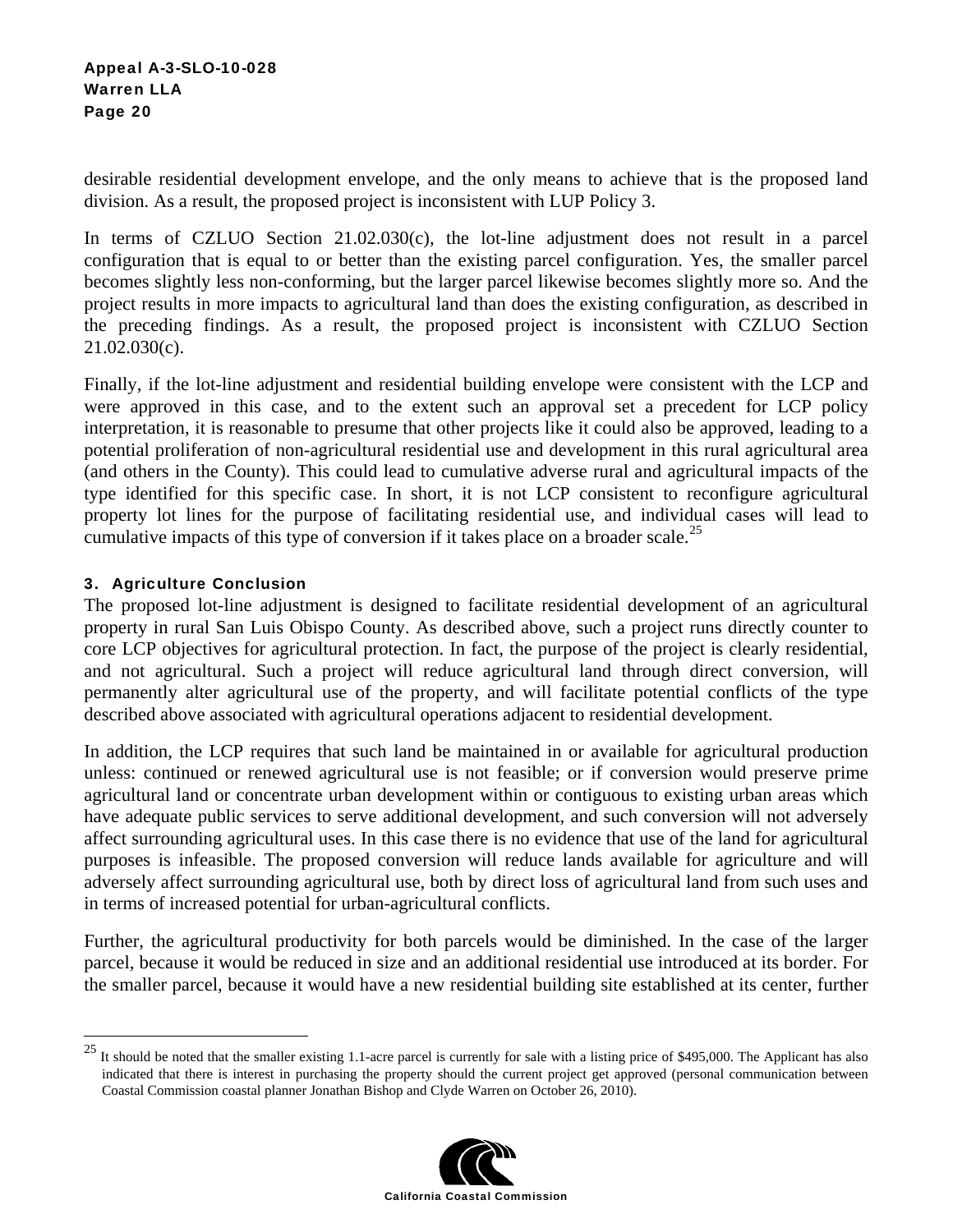fragmenting the already substandard agricultural parcel and effectively precluding all but the very smallest of agricultural operations, if any.

Finally, the resulting parcelization does not provide an equal or better outcome for agriculture for all of the same reasons.

In the process of evaluating the Applicant's project, including the recently proposed alternative lot configuration, it is clear that there is a detailed record of various constraints on the site, including but not limited to, the agricultural and visual and scenic resources discussed in this report. Because of this, establishing a new residential building envelope on the new 2.6 acre parcel is quite challenging. With respect to alternatives and as described before, the Commission is unaware of any modifications that could make the new lot configuration and establishment of a new residential building envelope consistent with the agriculture protection standards of the LCP.

In short, the proposed project cannot meet even the threshold inquiry for proposed subdivision and related residential development on agricultural land, and thus cannot be found consistent with the LCP's agricultural protection policies. Furthermore, there are not readily identifiable modifications that could bring the proposed project into LCP conformance. Partially this is because the objective of the project is so clearly residential as opposed to agricultural, and the LCP is premised on projects in agricultural areas being for agricultural purposes. The purpose of this project is a more attractive residential building site on Parcel 1. Modifications that the Commission might suggest would be designed to not expand residential development on Parcel 1, and this would effectively be a denial. In other words, there is little reason to spend time crafting a lot-line adjustment to expand Parcel 1 when such expansion would need to include restrictions that would limit development of the property to agricultural purposes if it were to be found LCP consistent (and thus would effectively preclude the proposed residential use).

The Commission finds that reconfiguration of the parcels and establishment of a new residential building envelope at the center of the newly created 2.6-acre parcel does not maintain or preserve agricultural land, and would permanently alter agricultural use of the property, thereby failing to protect the basis for the County's agricultural economy. The market value of the property would shift to reflect the new residential development. Once the residence were built within the building envelope identified, future purchases of the property would necessarily tend to be made by individuals or entities with a primary interest in the residence, and with the financial resources to acquire the property at its heightened real estate market price. Farmers or farming businesses with a primary aim of agricultural crop production or cattle grazing would be much less able to acquire the property for commercial agricultural use, which would negatively impact agricultural capabilities in the area. There would also be the prospect that a future purchaser of the property would find the adjacent agricultural operation, with its dust, odors, noise, pesticide use, etc., not sufficiently compatible with optimum rural residential living. Moreover, the proposed project does not adhere to the minimum parcel sizes for agriculture prescribed in the certified LCP. Finally, the resulting parcelization does not provide an equal or better outcome for agriculture for all of the reasons listed above. Thus, the proposed lot-line adjustment and establishment of a new residential building envelope would be significantly out of conformance with

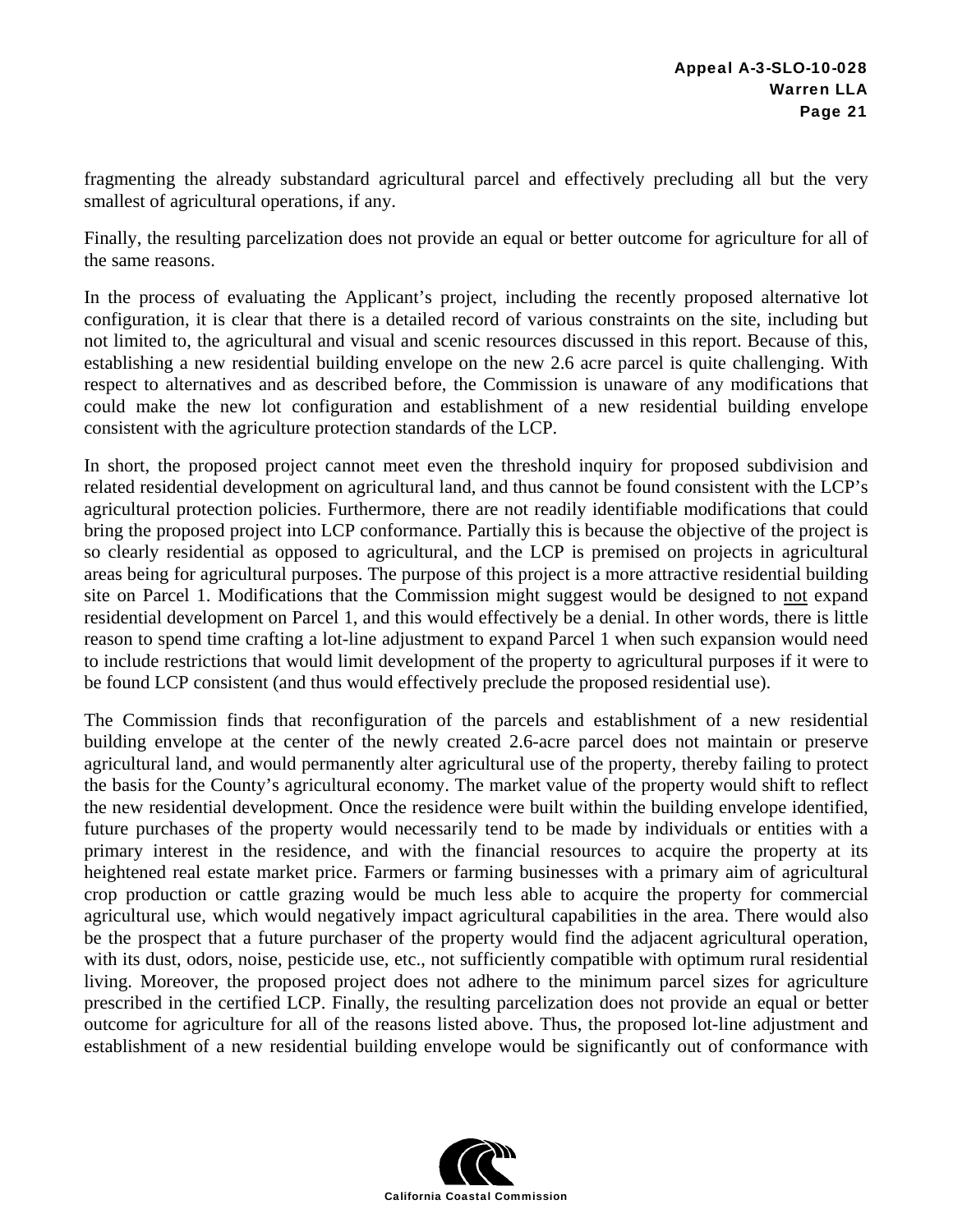core LCP coastal agriculture protection requirements. Thus, in this circumstance, the Commission denies the CDP application.

## B. Visual and Scenic Resources

#### 1. Applicable Policies

*Visual and Scenic Resource Policy 1: Unique and attractive features of the landscape, including but not limited to unusual landforms, scenic vistas and sensitive habitats are to be preserved, protected, and in visually degraded areas restored where feasible.*

*Visual and Scenic Resource Policy 2: Permitted development shall be sited so as to protect views to and along the ocean and scenic coastal areas. Where possible, site selection for new development is to emphasize locations not visible from major public view corridors. In particular, new development should utilize slope created "pockets" to shield development and minimize visual intrusion.*

*Visual and Scenic Resource Policy 4: New development shall be sited to minimize its visibility from public view corridors. Structures shall be designed (height, bulk, style) to be subordinate to, and blend with, the rural character of the area. New development which cannot be sited outside of public view corridors is to be screened utilizing native vegetation; however, such vegetation, when mature, must also be selected and sited in such a manner as to not obstruct major public views.* 

*Visual and Scenic Resource Policy 5: Grading, earthmoving, major vegetation removal and other landform alterations within public view corridors are to be minimized. Where feasible, contours of the finished surface are to blend with adjacent natural terrain to achieve a consistent grade and natural appearance.* 

*CZLUO Section 23.05.034(d) –Landform alterations within public view corridors. Grading, vegetation removal and other landform alterations shall be minimized on sites located within areas determined by the Planning Director to be a public view corridors from collector or arterial roads. Where feasible, contours of finished grading are to blend with adjacent natural terrain to achieve a consistent grade and appearance.* 

In addition, the North Coast Area Plan of the certified LCP contains a series of development standards specific to new subdivisions aimed at addressing potential visual and scenic resource impacts through appropriate site selection and design. Applicable Rural Areawide standards include:

*2. Driveways – New Land Divisions. New land divisions are to include, where possible, design provisions for combining driveways and private access roads serving proposed parcels wherever terrain and adequate site distance on the public road allow.* 

*5. Application Contents – Land Divisions. Land division applications in areas visible from the public road must identify potential building site envelopes. These building sites shall be in* 

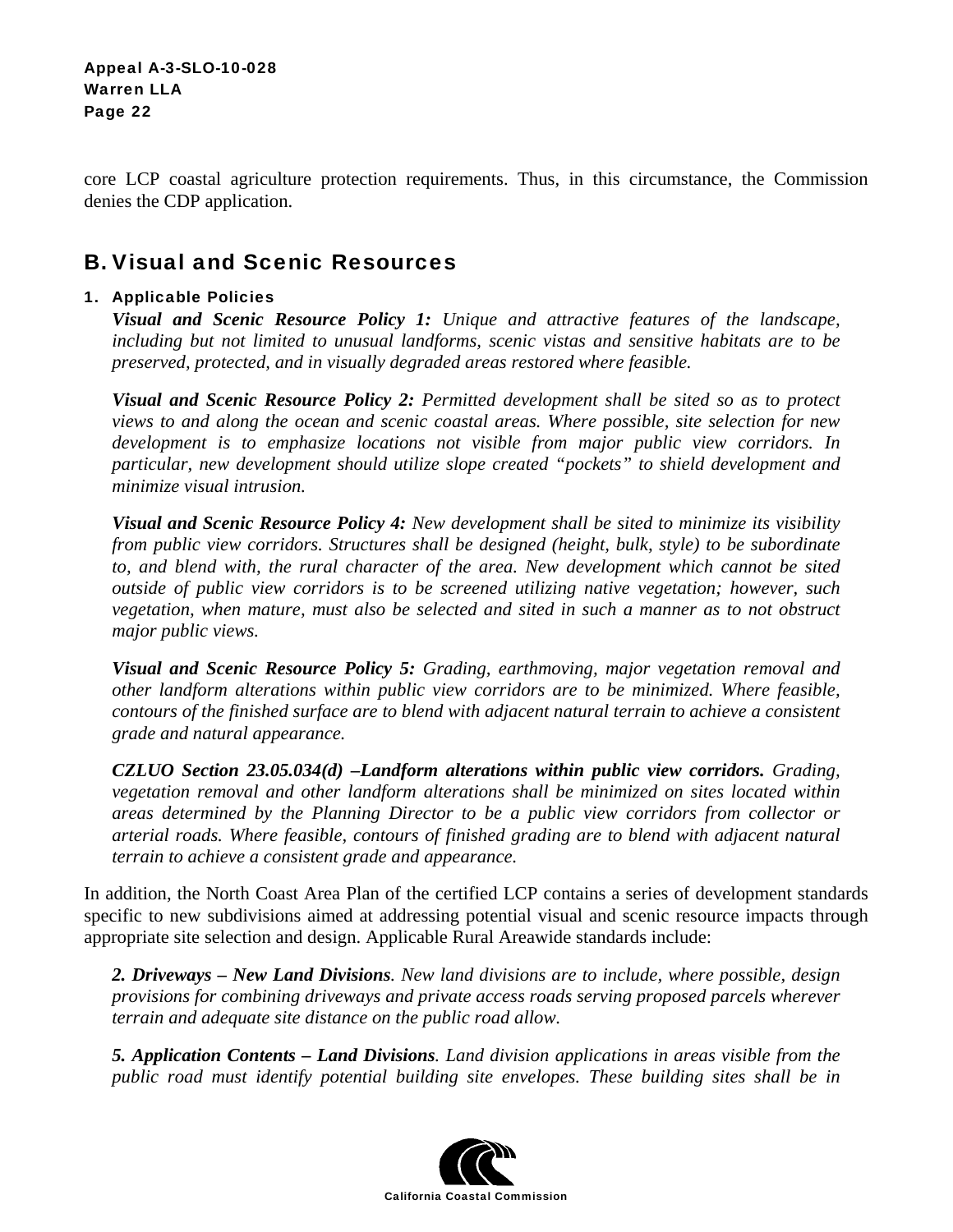*developable locations least visible from the public road.* 

Finally, the "equal to or better than" LCP standard (Section 21.02.030(c), previously cited) applies in a public viewshed sense as well.

#### 2. Analysis

San Luis Obispo County LCP Visual and Scenic Resources Policies 1, 2, and 4 require new development to be sited and designed to protect unique and attractive features of the landscape, views to and along the ocean and scenic areas, and minimize its visibility from public view corridors. Visual and Scenic Resources Policy 5 and CZLUO Section 23.05.034(d) require grading, major vegetation removal and landform alterations within public view corridors to be minimized. In this case, the parcels and proposed residential building site would be highly visible along the public San Simeon Creek Road view corridor. Because the surrounding area is a substantially undeveloped rural open space, any development in this area poses the potential for adverse impacts in terms of protecting the area's valuable public viewshed scenic qualities.

Visual and Scenic Resource Policy 2 aims to protect public views through the use of slope created "pockets" to shield new development. In other words, if topographic ridges, valleys, or depressions in the landscape are available and provide natural screening, than they should be pursued as locations for new development. Given the exposed nature of the site with rolling, low-lying grasses, opportunities to hide or screen development using existing vegetation or topography is limited. Commission Staff has driven past the site on San Simeon Creek Road, studied topographic maps, and reviewed aerial photos and can confirm that it is unlikely that alternative building sites completely out of the viewshed exist on proposed Parcel 1. The only area on the project site that may provide some visual relief is in the southeast property corner where the old schoolhouse residence is currently located.

Under LCP Policies 4 and 5, every reasonable effort must be made to assure that new development in this area is truly subordinate to, and blends with, the rural landscape. Under the current parcel configuration, the residential building site is in the corner of the parcel on flatter terrain, at a much lower elevation, and directly adjacent to the San Simeon Creek Road frontage. No cutting or filling of the hillside is necessary to maintain the existing residential development at this location, and potential screening of this existing residence area would require less landform alteration and less visual intrusion into the viewshed than alternative residential locations on the site. In addition, the closer the development is to the road, the shorter the length of time the development would be visible as travelers pass. The higher up the hillside and the further away from the road the development is located, the longer the development appears within the cone of vision, and the more it appears as "ranchette" residential development than a residence clustered away from the interior of the agricultural property and at the road's edge. One of the more compelling visual features within the San Simeon Creek watershed is the large vistas of rolling hillsides. Development within the middle of such a setting – in the "longview" – would be a much more significant impact than would a development in the immediate foreground, closer to the viewer and clustered at the road, where it currently exists as part of the viewshed.

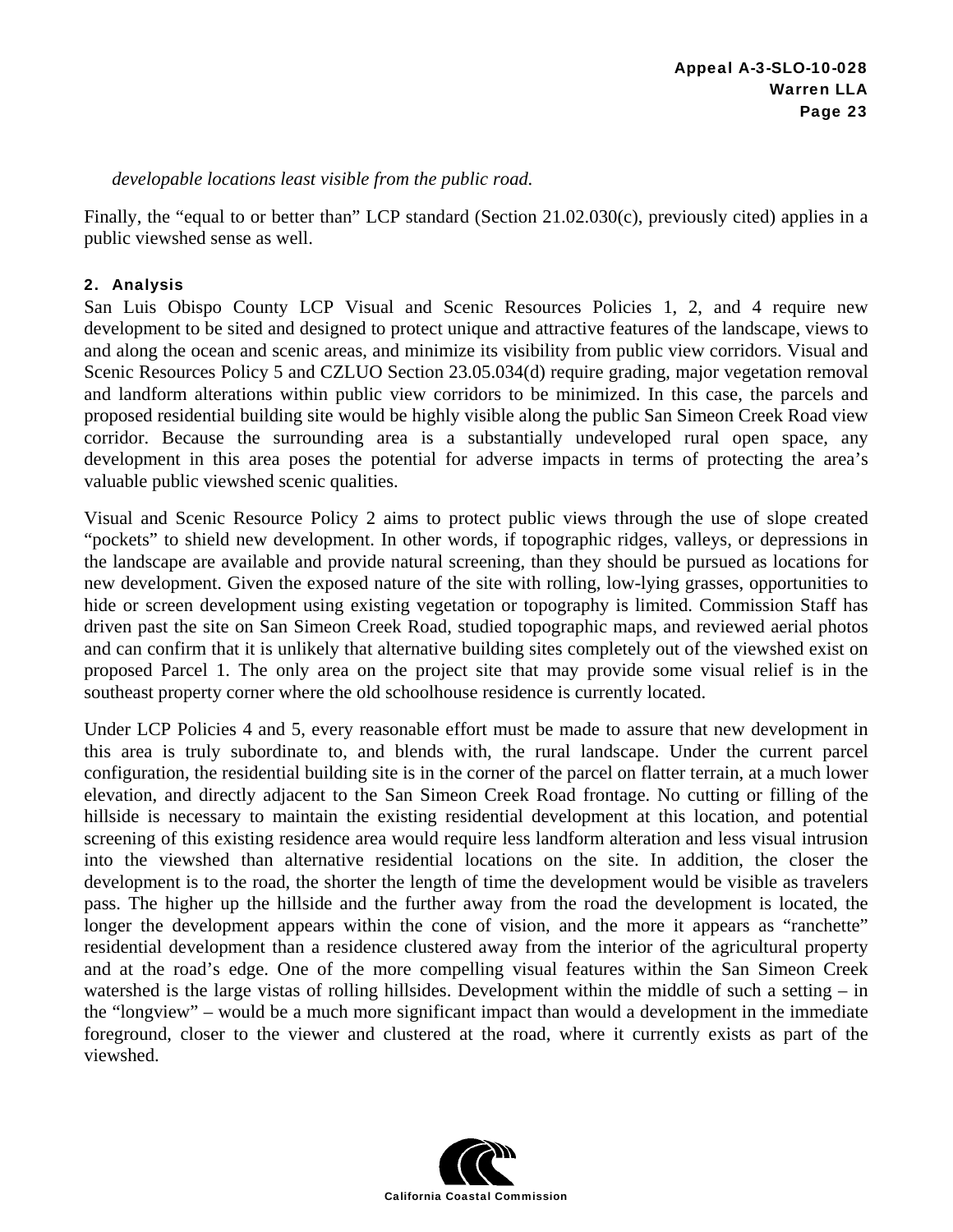Most significant with respect to visual and scenic impacts, the proposed LLA moves the development envelope further up the hillside, increasing the amount of cutting and filling necessary to support residential development, and increasing the amount of time the structure is visible in the viewshed. While it may be possible to screen future residential development further up the hillside with vegetation or landscaped berms, such an approach would not minimize landform alterations within the viewshed, as required by Policy 5. Screening a future residence completely at the proposed location would also depend on maintaining planted vegetation. It has been the Commission's experience that row trees and vegetated berms can sometimes look unnatural and lack effectiveness, particularly in open rural landscapes such as this. Finally, extensive grading and earthmoving for the future home, driveway, and ancillary improvements would also be visible and would also significantly alter the natural form of the hillside and the viewshed.

In short, the further up the hillside the residential development envelope is located, the steeper the slopes and the more landform alteration required. The further away the development is sited within the cone of vision of travelers on San Simeon Creek Road, the larger the berming and more intense the landscape screening must be to attempt to hide the residence, leading to viewshed impacts of its own. For these reasons, the proposed LLA and the establishment of an additional new residential building envelope are not consistent with the cited LCP policies, and will result in greater impacts to visual and scenic resources than would occur under the existing parcel configuration.

The controlling objective of Policy 4 and the North Coast Area Plan Areawide standards for subdivisions is to ensure that such subdivisions allow for siting and design of new structures so as to be subordinate to and blend with the rural character of the landscape. There are at least two general themes to test for consistency in this case: 1) compatibility with the surrounding built environment, namely the immediately surrounding agricultural parcels with farm buildings and individual farm residences; and 2) compatibility with the overall open space environs of the larger San Simeon Creek watershed.

Consistency with the character of the built environment can be evaluated primarily on architectural style and overall mass/scale. Because a new residence is not proposed under this application, it is difficult to judge consistency with this standard. Nevertheless, a 6,000 square foot development envelope suggests that the proposed residence would be larger in mass and scale than a typical farmhouse, and larger than the existing roughly 950 square-foot residence on Parcel 1. In terms of compatibility with the larger surrounding rural agricultural area, large residential development up the slope is distinctly counter to the character of this greater area. While a limited number of residences have been developed in this area, the San Simeon Creek watershed remains largely undeveloped.

#### 3. Visual and Scenic Resource Conclusion

The proposed project is located in a highly scenic area protected by the LCP. Given the topography of the site, establishment of a new residential development envelope further up the elevated hillside will be more visible from San Simeon Creek Road and surrounding areas. Given the topography of the project site and the size and location of the proposed residential building envelope, the proposed project will have a negative impact on the natural setting and the public viewshed as seen primarily from San

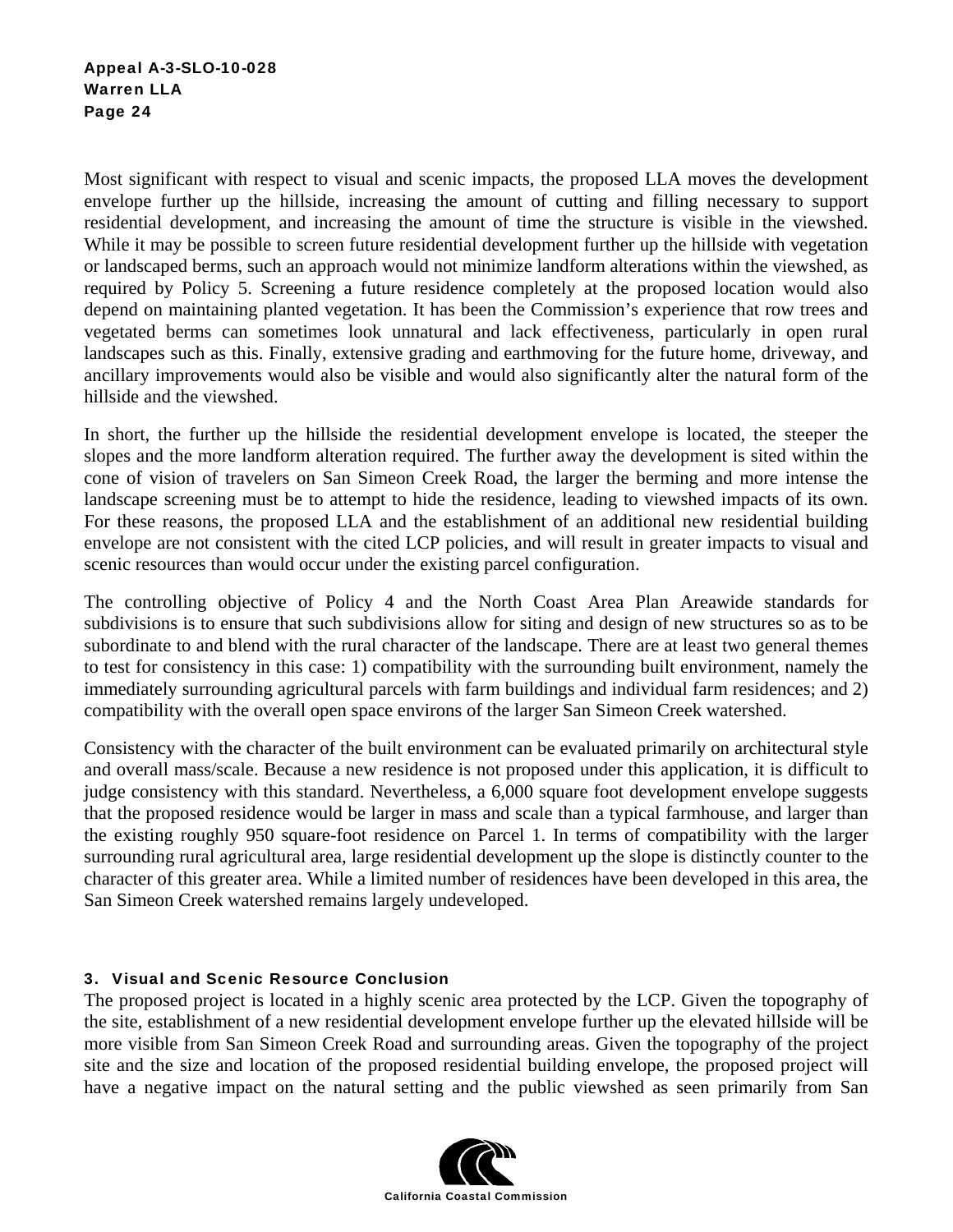Simeon Creek Road. Residential development within the proposed building envelope would not minimize viewshed disruption, does not use existing slope pockets and topography, would not minimize landform alteration, would not integrate development into the character of the surrounding area, would not result in development that is subordinate to the natural character of the site, and overall would not adequately protect significant public views required by the LCP (see applicable development standards cited above). Thus, the proposed LLA and establishment of a new residential building envelope cannot be approved as proposed. Notably, it facilitates new residential development in an area that is more visible than the existing residential development and introduces additional structural development on top of the existing residential development present now. In other words, it at least doubles the development intensity and would result in two structures in the significant public viewshed, including the new SFD in the highly visible envelope proposed. Even a substantially reduced-scale development would raise similar concerns at this location, and even such substantially-reduced development could not be found consistent with the LCP's visual and scenic resource protection requirements. As a result, the proposed project cannot be found consistent with the LCP's visual and scenic resource protection provisions, including those specific to site design and building construction for new subdivisions in the North Coast area.

In addition, the proposed project does not result in a parcel configuration that is equal to or better than the existing configuration in terms of the public viewshed. Notably, it facilitates new residential development in an area that is more visible and with greater public viewshed impacts than the existing residential development. As with the agricultural inconsistencies, and in light of the nature of them and the lack of LCP-consistent and available project modifications, the public viewshed inconsistencies are a corroborating reason not to approve the proposed project. As a result, the proposed project must be denied.

## C. CDP Determination Conclusion – Denial of A-3-SLO-10-028

As discussed in the above findings, the proposed development is inconsistent with the policies of the LCP. When the Commission reviews a proposed project that is inconsistent with the certified LCP, there are several options available to the Commission. In many cases, the Commission will approve the project but impose reasonable terms and conditions to bring the project into conformance with the LCP. In other cases, the range of possible changes is so significant as to make conditioned approval infeasible. In this situation, the Commission denies the proposed project because it is significantly out of conformance with the LCP, due to adverse impacts to coastal agriculture and public visual resources. For this project there are no known conditions that could bring the project into conformance with the LCP, and there are no obvious feasible alternatives consistent with the LCP that the Commission might suggest to the Applicant. Thus, the Commission is denying the project without targeted guidance to the Applicant.

## 5. California Environmental Quality Act (CEQA)

Public Resources Code (CEQA) Section 21080(b)(5) and Sections 15270(a) and 15042 (CEQA Guidelines) of Title 14 of the California Code of Regulations (14 CCR) state in applicable part: